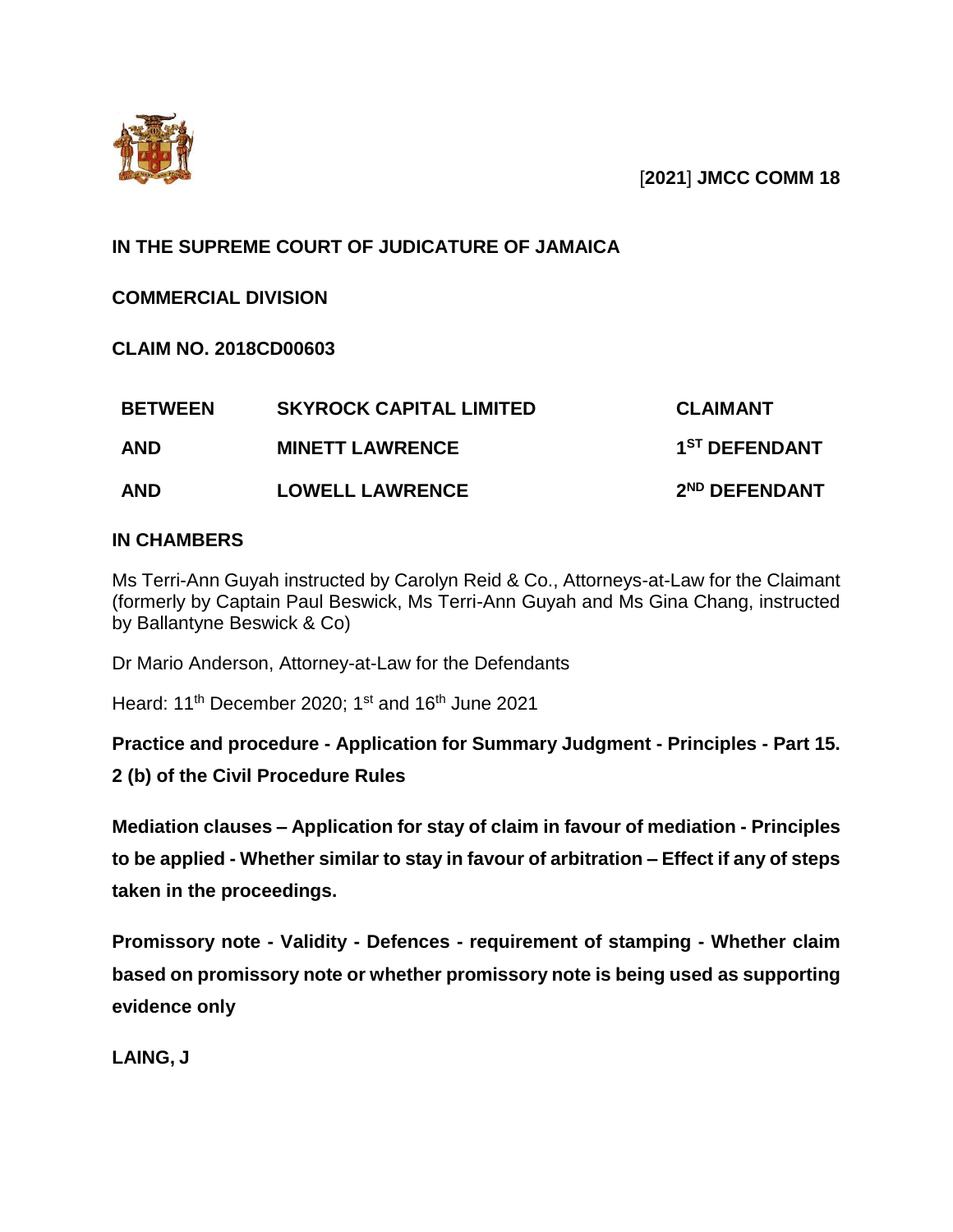#### **The background**

- **[1]** The Claimant (referred to sometimes as "Skyrock" where contextually appropriate), is a company duly incorporated under the laws of Jamaica.
- **[2]** The Defendants held shares directly in a company named Symbiote Investments Limited ("Symbiote") and were also shareholders in a St Lucian company named Nary Singh LLC which was itself a shareholder in Symbiotie.
- **[3]** On the 3rd July 2017 the Claimant, the Defendants and other entities signed a Non-Disclosure, Non-Circumvention, and Non-Competition Agreement ("the Non-Disclosure Agreement").
- **[4]** On 30th August 2017, an agreement, ("the Agreement") was executed. The recitals stated that it was between the Claimant and "Minette Lawrence & Lowell Lawrence, both being officers and shareholders of Symbiote Investments Limited". Symbiote was defined as "the Company" in the recitals.
- **[5]** The execution clause shows that it was signed and sealed by Winston Finzi, Director for and on behalf of the Claimant, signed and sealed by Minette Lawrence Secretary for and on behalf of Symbiote Investments Limited and Shareholder Nary Singh LLC, and signed and sealed by Lowell Lawrence, Director for and on behalf of Symbiote Investments Limited and shareholder Nary Singh LLC.
- **[6]** On the face of the Agreement, it is not patently clear that the Defendants purported to execute it in their personal capacities. This Application proceeded on the basis that the Claimant and Defendants are proper parties to the Agreement. For this reason, I will continue on the understanding that this is an accepted position and references to the parties herein are references to the Claimant and the Defendants unless otherwise specified. I would also note that there was no company seal of either Symbiote or Nary Singh LLC affixed. However, no issue of due execution was raised presumably because the claim at its core is to recover moneys which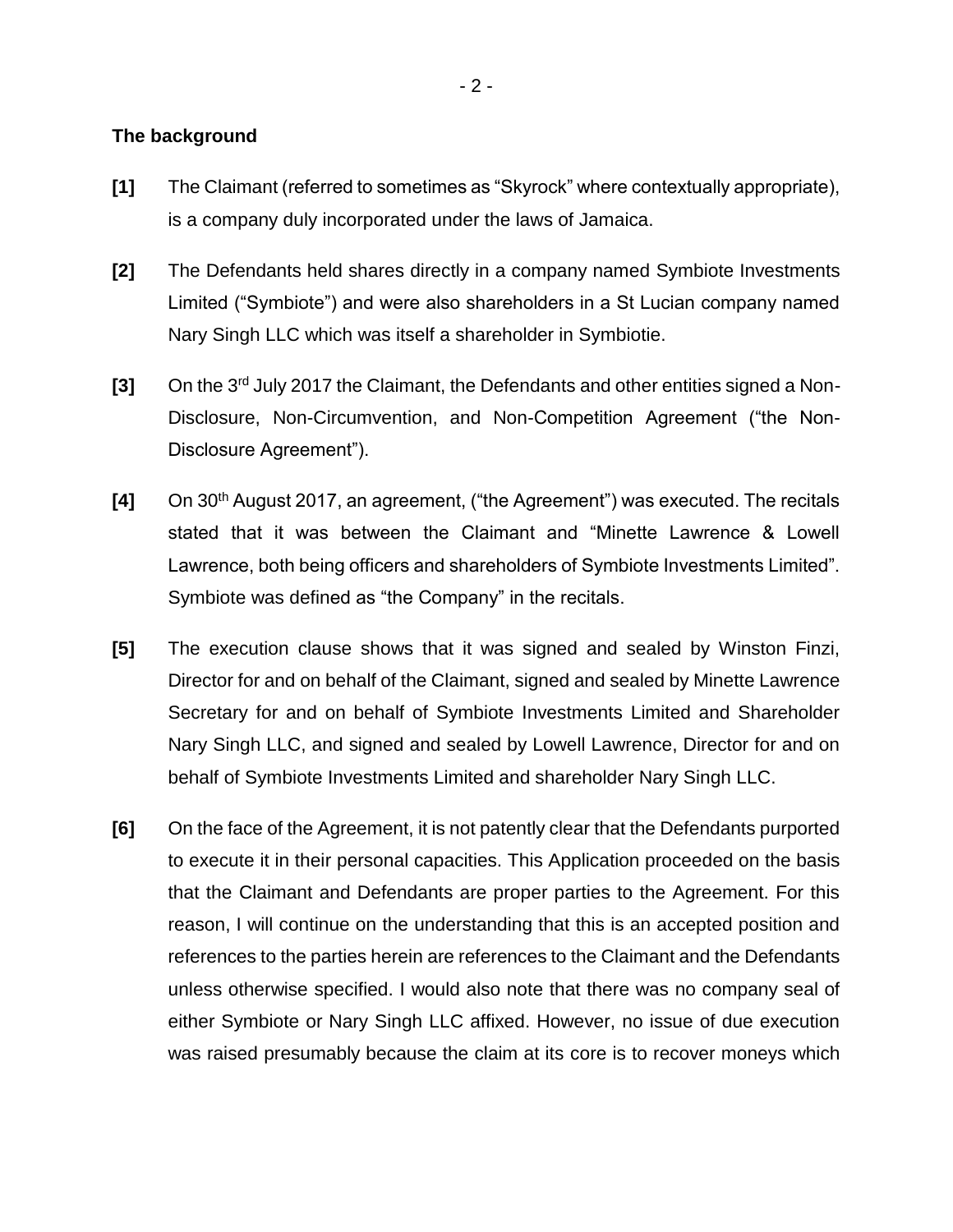were alleged to have been paid on behalf of the Defendants and for which they derived a benefit.

**[7]** In the Agreement, the Company, (as distinct from the Defendants), made a number of representations and warranties, including, pursuant to Clause 4:

> *The Company and the two specified Officers and shareholders of the Company being signatories herein, are duly authorized to enter into this Agreement for the purposes contemplated herein, and are under no impediment that would preclude or prevent it from performing any of the obligations set out hereunder. The Company will not by entering into this agreement, be acting in breach of or contrary to any applicable law or regulation and that it otherwise has the requisite legal, functional, and other capacity to undertake or perform the said transfers, appointments and actions hereunder and that it will all times be in full compliance with all statutory and regulatory regimes.*

**[8]** Paragraph11 of the Agreement provided as follows:

11. This Agreement represents a binding commitment by the Parties that *the Company, having signed this Agreement, has offered to Skyrock an irrevocable option to purchase 39.001% of the Officer's joint and several legal and beneficial interest in the Company. In consideration for this Option, Skyrock will pay such sums, in such ways and in such manner as detailed in the Letter of Interest attached hereto. Minett Lawrence and Lowell Lawrence herein, jointly and severally warrant and agree that their legal and beneficial interest as detailed in Schedule II, will be so allocated so as to cause Skyrock to obtain derive [sic] the 39.001% shareholding in the Company which must be ratified concomitantly to the signing of this Agreement.*

**[9]** The Agreement also provided at paragraphs 10 and 13 as follows:

*"10. …Without limiting the generality of the foregoing, the Proposed Acquisition will be contingent upon, among other things, (i) successful completion of legal, financial, commercial and technical due diligence, (ii) satisfactory review of any litigation or regulatory issues, threatened or otherwise, (iii) execution and delivery of Transaction Documents and other satisfactory legal documentation, and (iv) negotiation of a complete acquisition of the entity providing Skyrock exercises such option.*

*…*

*13. As a condition precedent to this Agreement coming into force, the Directors of the Companies shall cause the following to be executed:-*

*(a) The Share Transfer Certificates to be signed:*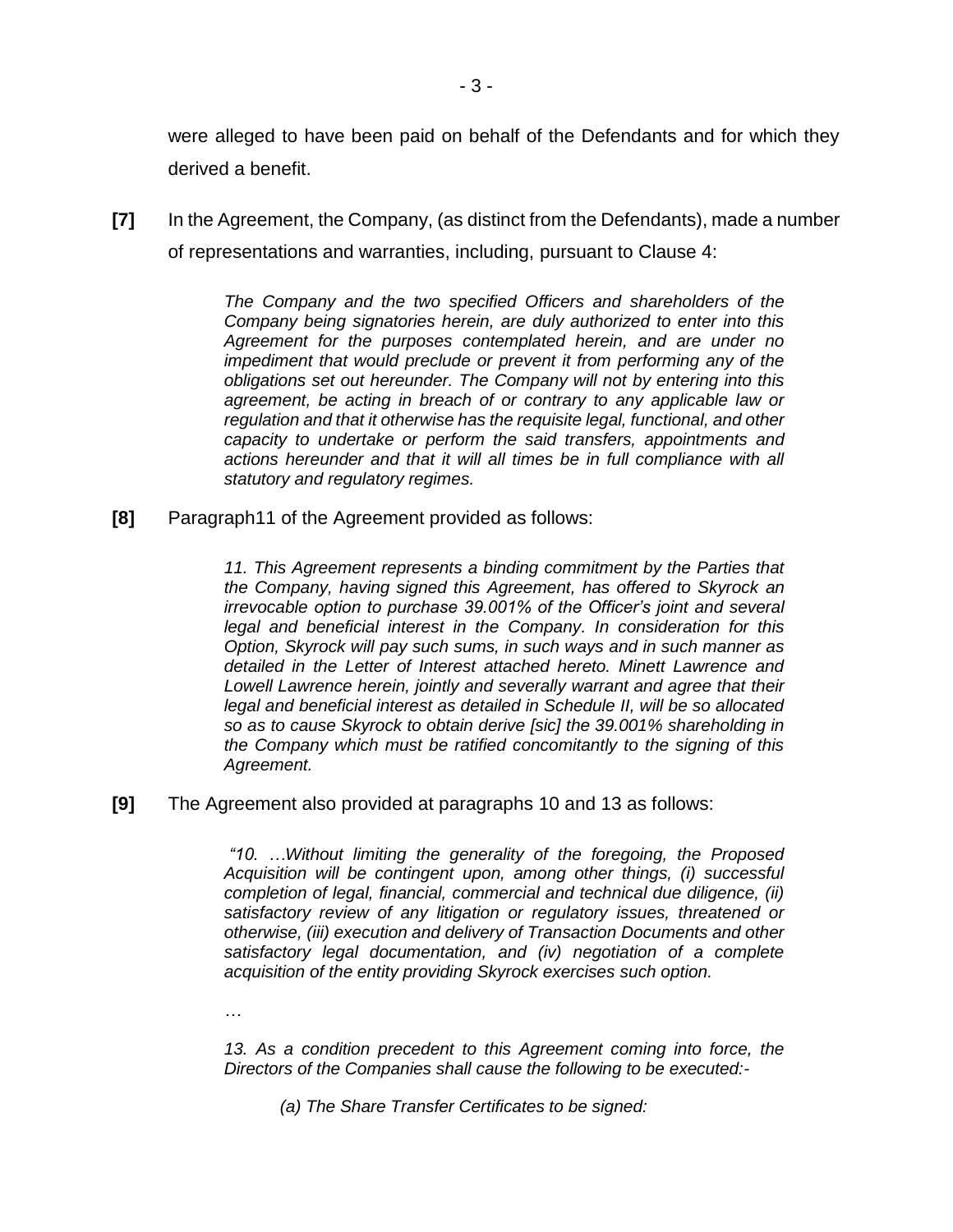*(b) The Letter of Intent to be signed and* 

*(c) To sign any supplementary documentation that will give effect to the performance by any party of any action as contemplated by the Letter of Intent and this agreement;"*

**[10]** The Letter of Intent was signed by the Defendants on 30<sup>th</sup> August 2017 which was the same date on which the Agreement was executed. The Agreement at schedule 1 thereto exhibits the Letter of Intent. The Letter of Intent at clause 2 provides as follows:

> *Payment. It is understood that the National Commercial Bank (Jamaica) Limited has an outstanding mortgage on the private residence of Minett and Lowell Lawrence. Upon signing this agreement, there shall be an immediate payment of JM\$38,500,000.00 from Skyrock to Minett Lawrence from which NCB's mortgage will be settled in exchange for the release of the title to Skyrock; and Skyrock will hold the title pending repayment by Minett Lawrence from the proceeds of sale herein. Skyrock shall be at liberty to (1) register a caveat on the property for its equitable interest; (2) register a mortgage on the said title for the JM\$38,500,000 at an interest rate of 19% per annum, and/or (3) prepare an Agreement for Sale which you irrevocably agree to execute for the benefit of Skyrock and/or their nominee. Concomitantly with this agreement, you will execute a Promissory Note for the amount of JM\$38,500,000.*

> *The amount of US\$10 million will be paid in accordance with the following schedule:-*

#### *Amount USD Due Date For Payment Balance*

*\$1,500,000.00 pending payment of deposit by GOJ in separate transaction* 

*The Balance being US\$8.5 Million less the funds detailed in the promissory note, will be paid on a schedule to be negotiated in good faith by the Parties, provided that the period shall not exceed 12 months, after the payment of the US \$1.5 Million deposit, without the provision of appropriate security. You specifically agree that with regards to payment time shall not be of the essence in the performance of this contract, but the parties will act in good faith to ensure that payments are made as soon reasonably practicable."*

**[11]** The Letter of Intent provides that Skyrock is prepared to begin due diligence with respect to the proposed acquisition of the shares in Symbiotie and its affiliates on the execution of the Letter of Intent and The Agreement by all Shareholders and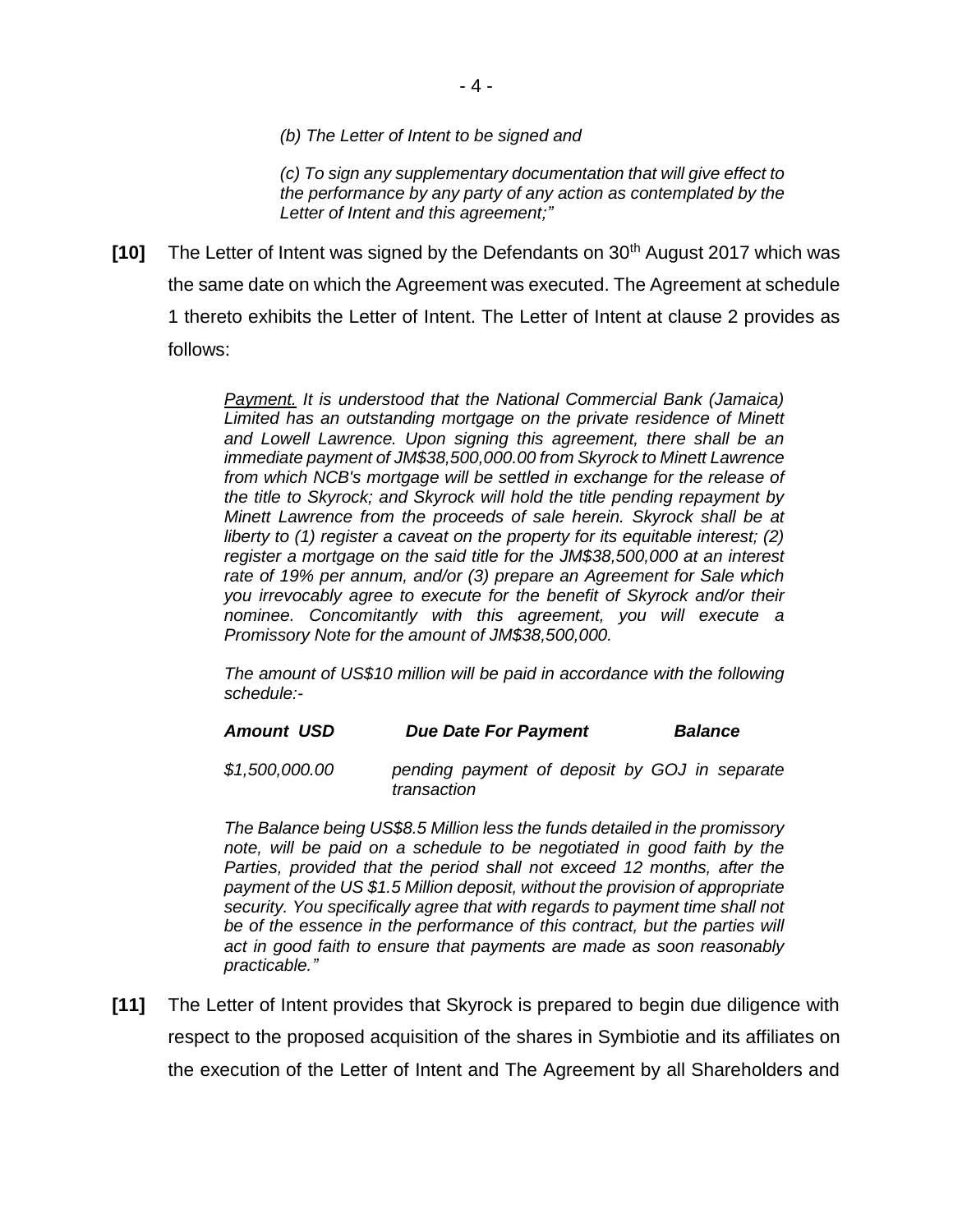relevant parties. This explains in part the form of the execution clause in The Agreement to which I have earlier referred.

**[12]** The Letter of Intent at clause 3 contains an indemnification clause by which the Defendants agreed to indemnify and hold harmless Skyrock and other affiliated parties from and against any and all direct losses, claims, damages, liabilities and other expenses in certain circumstances. The Claimant also agreed to indemnify and hold harmless the Defendants in like manner. It also provides as follows:

> *… Further you hereby agree to wholly indemnify Skyrock should they decide, after conducting the due diligence exercise to withdraw from this agreement, whereupon any and all monies paid shall become a debenture on the Company and you will also be liable jointly and severally to Skyrock for the repayment of any and all sums you have received.*

- **[13]** It is undisputed that the parties also executed a promissory note dated 30<sup>th</sup> August 2017, pursuant to which the Defendants promised to pay the Claimant the sum of \$38,500,000.00 upon demand with all sums remaining unpaid as at the date of demand attracting interest at the rate of 19 percent per annum in addition to other specified charges ("the Promissory Note").
- **[14]** There is also no dispute between the parties as to the fact that the Defendants by letter dated 30<sup>th</sup> August 2017, instructed the Claimant to pay to the National Commercial Bank (Jamaica) Limited ("NCB") the sum of \$36,000,000.00. This was in return for NCB handing over the duplicate Certificate of Title to property comprised in Certificate of Title registered at Volume 1355 Folio 834 of the Register Book of Titles in the name of Minett Palmer nee Lawrence ("the Property"), as well as the Discharge of Mortgage to Messrs Ballantyne Beswick & Co.
- **[15]** It is likewise undisputed that the Defendants also instructed the Claimant by a letter dated 30<sup>th</sup> August 2017 to deposit the sum of \$2,500,000.00 to an NCB account in the name of both Defendants.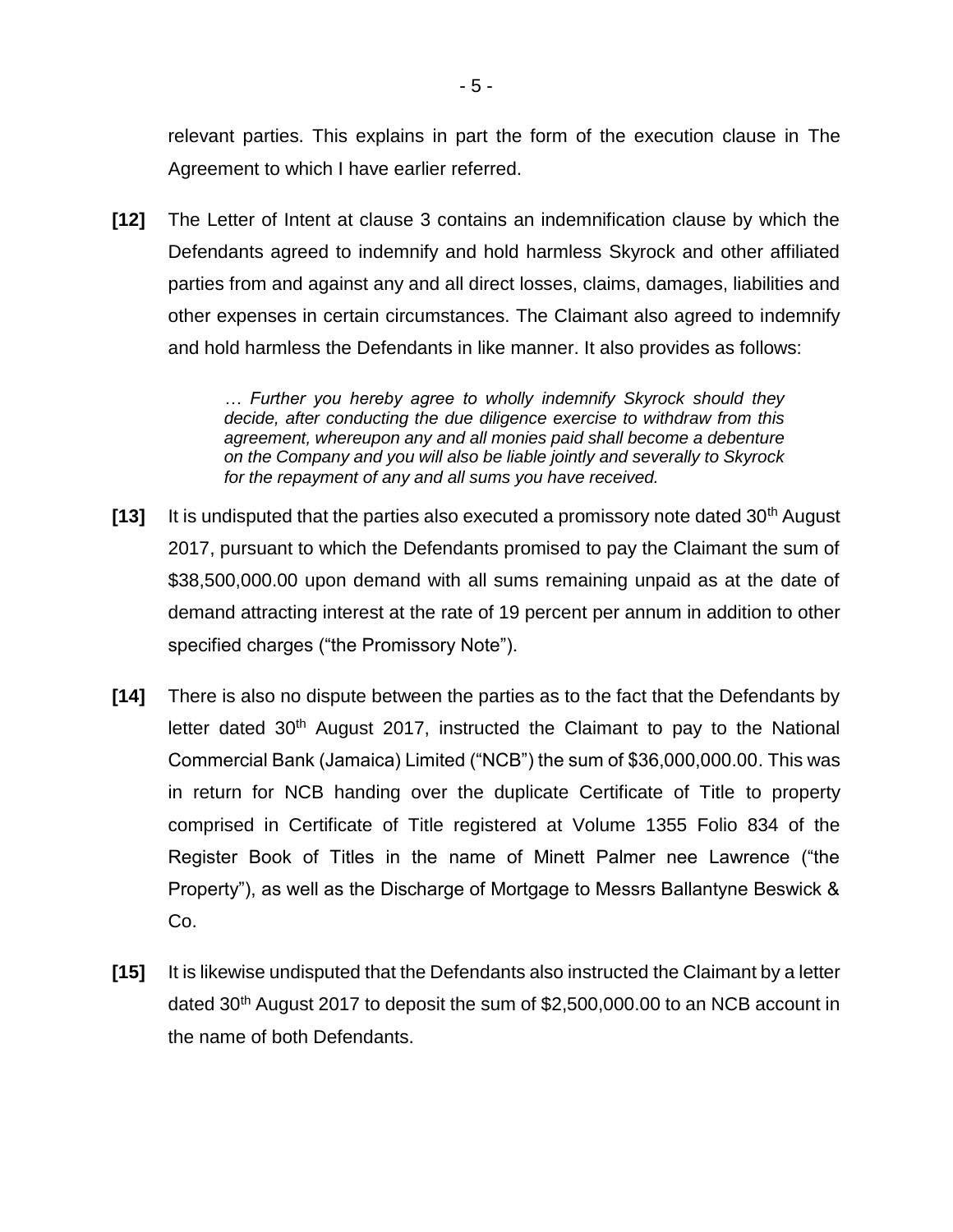**[16]** The monies were paid to NCB as per the Defendants' instructions and on 5th September 2017 NCB sent the duplicate Certificate of Title for the Property and the duly executed Discharge of Mortgage form to Messrs Ballantyne, Beswick & Co.

### **The Claim as originally filed**

**[17]** As a general rule it is the amended Statement of Case of a litigant which is of primary importance. In this case the development of the pleadings is helpful in understanding the current issues which fall for determination. The Claimant by its Claim Form filed on  $12<sup>th</sup>$  November 2018, claimed against the Defendants jointly and severally. This was for payment of the sum of \$55,001,418.48 being the sum owed pursuant to the terms of the duly stamped promissory note dated 30<sup>th</sup> August 2017 for the amount of \$38,500,000.00 ("the Promissory Note"), payable with interest of 19 percent per annum on amounts unpaid from the 31<sup>st</sup> of August 2017 along with Collector's Fees of 15 percent of the total sum owed, Court Costs, Attorneys Fees and Fixed Costs.

# **The 9th January 2019 Defence**

**[18]** The Defendants denied that they jointly borrowed money from the Claimant for their personal benefit. They asserted that the parties executed a "*binding letter of intent*" pursuant to which the Claimant was liable to pay the Defendants a deposit in the sum of US\$1,500,000.00 and it was agreed that the sum of \$38,500,000.00 would have been disbursed on the Defendants' instructions. The Defendants also averred that the Promissory Note was fully satisfied on the 31<sup>st</sup> day of August 2018 in accordance with its terms which stipulated that same would be satisfied on execution of the agreement for sale of shares. The Defendants contend that the agreement to purchase the shares was signed by both parties on August 31, 2018. The Defendants also put the Claimants to proof that the Promissory Note is valid.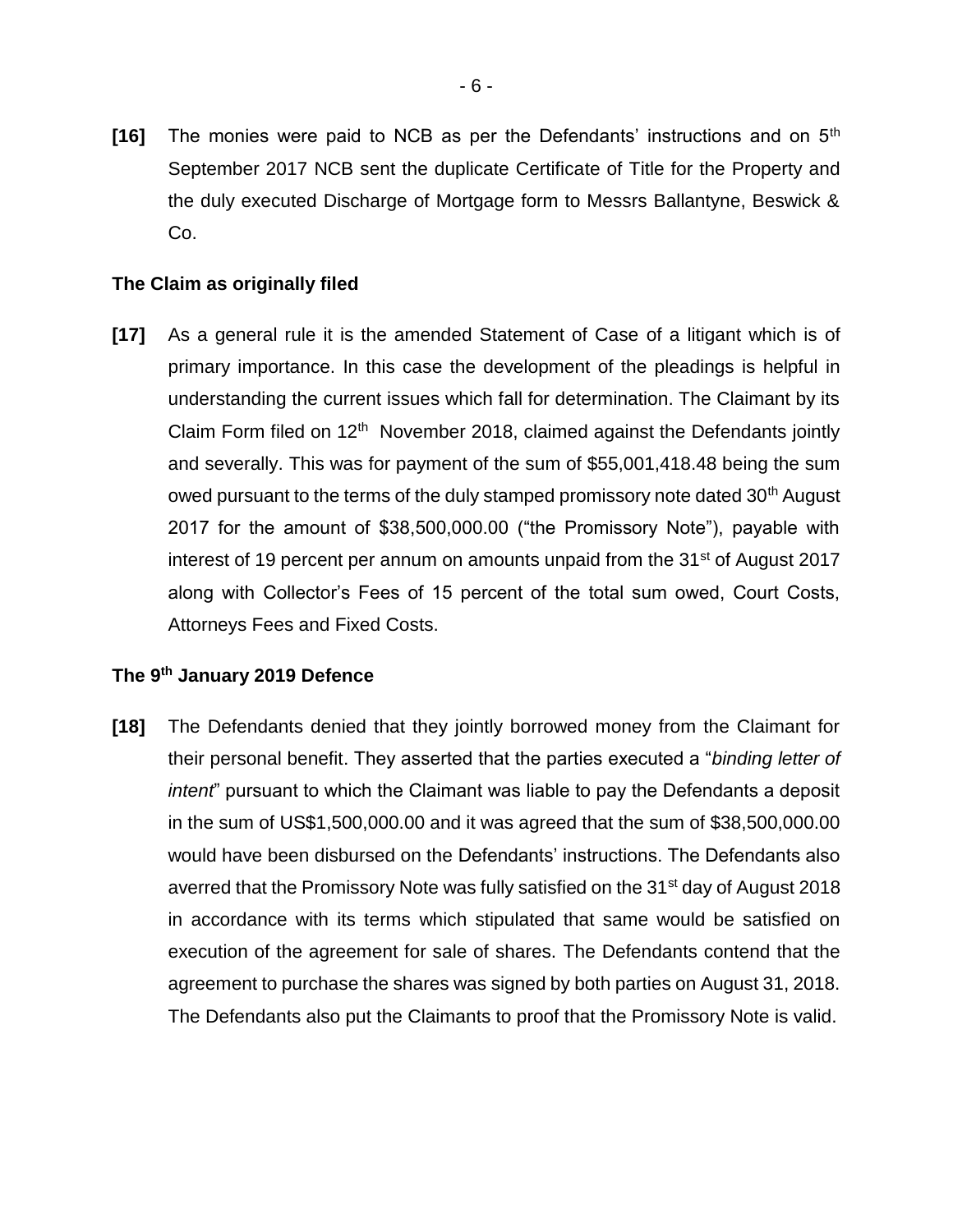### **The Amended Claim**

- **[19]** By an Amended Claim Form Filed 26th July 2019, the Claimant pleaded that the sum of \$55,001,418.48 was owed pursuant to the terms of the Agreement "*and which is supported by the Promissory Note*". It is not clear whether the Amended Particulars of Claim is purporting to assert separate claims based on a breach of the Agreement and/or in the alternative a breach of the Promissory Note. This raises the question as to what is the meaning of the words "*and which is supported by the Promissory Note*" and I will return to this issue later in this decision.
- **[20]** The Claimant also claims a declaration that it holds an equitable interest in property being all that parcel of land part of Constant Spring in the parish of Saint Andrew, comprised in Certificate of Title registered at Volume 1355 Folio 834 of the Register Book of Titles and registered to Minett Palmer, the 1<sup>st</sup> Defendant, ("the Property") in the amount of  $$38,500,000.00$  with interest of 19 percent per annum as of  $30<sup>th</sup>$ August 2017. The Claimant also seeks an order for sale of the Property and other consequential relief as well as costs.

## **The Defendants' application for a stay of these proceedings**

**[21]** The Defendants have applied for a stay of these proceedings. The Defendants' application is founded on the Agreement, paragraph 22 of which provides as follows:

> *22. If any dispute shall arise in respect of any provision contained in this agreement, then such dispute shall:-*

> *(a) in the first instance be referred to the senior partner/s having not less than ten (10) years experience in commercial law of the firm of attorneys Ballantyne, Beswick and Company and of the firm representing the Companies for their joint deliberation and resolution;*

> *(b) if there is no resolution amongst the parties using the aforesaid method then the matter be referred to an agreed Mediator at the Dispute Resolution Foundation who, in determining such dispute shall, if the mediator deems it necessary, be entitled to receive oral or written representations from the parties. The parties shall jointly nominate the mediator provided that if the parties shall be unable to agree then the parties agree that the Mediator*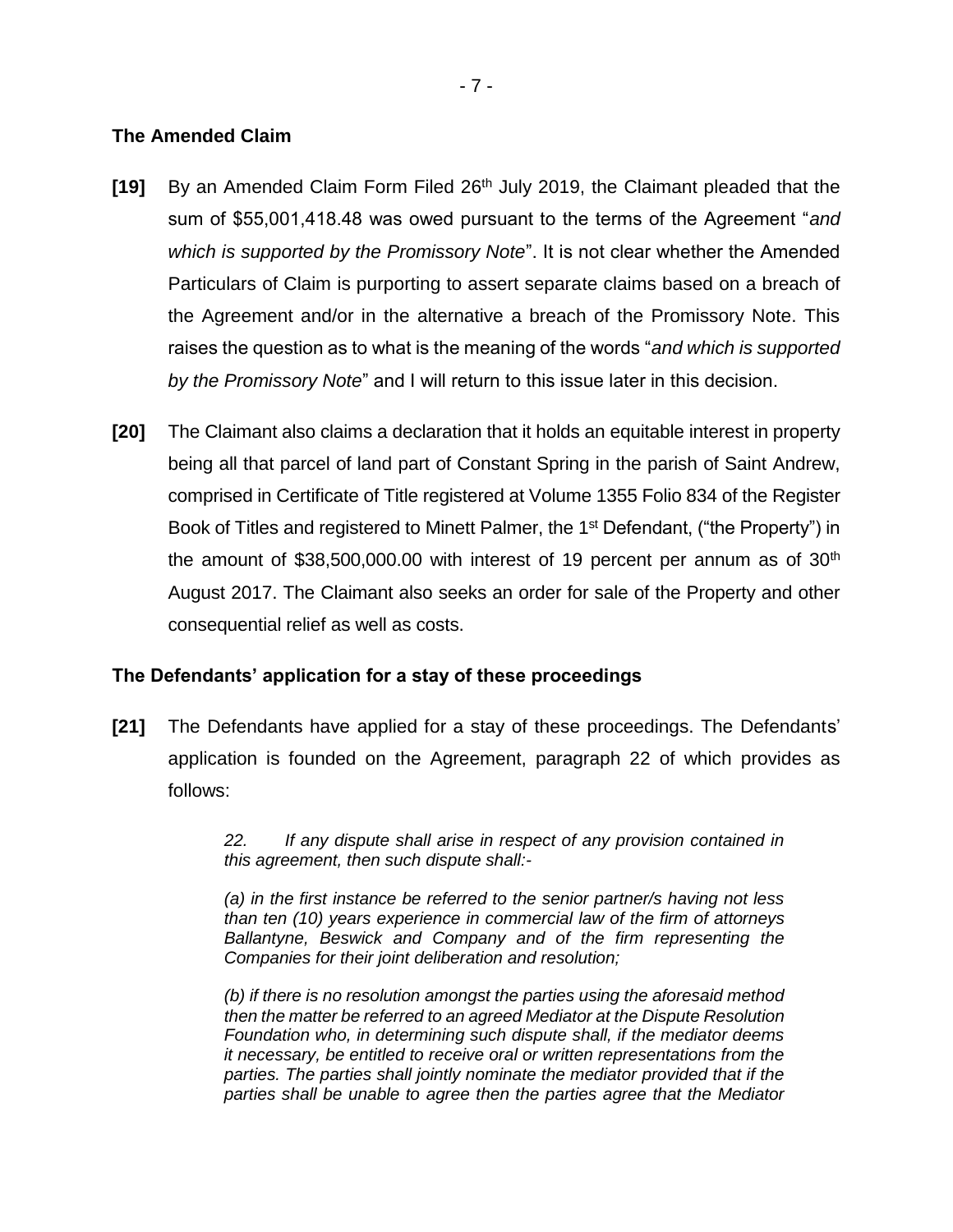*shall be selected by the Dispute Resolution Foundation or the President of the Jamaica Bar Association. It is the intention of the parties that any dispute referred for resolution under this clause shall be resolved expeditiously and in any event within fourteen (14) days of the date of the dispute being raised.*

**[22]** Section 11 of the Arbitration Act of 2017 provides as follows:

*11(1) A court before which an action is brought in a matter which is the subject of an arbitration agreement shall, if a party so requests not later than when submitting his first statement on the substance of the dispute,*  refer the parties to arbitration unless it finds that the agreement is null and *void, inoperative or incapable of being performed.*

**[23]** In the English Court of Appeal case of *Channel Tunnel Group Ltd and another v Balfour Beatty Construction Ltd and others* [1992] 2 All ER 609; the Court had to consider whether it had the power to order a stay of a claim where the relevant contract contained a provision for disputes to be settled by arbitration after an initial reference to a panel of experts and such a required preliminary reference had not been made. The Court held that although a contract contained an arbitration clause but provided for some preliminary step to be taken before there was an arbitration, the fact that the preliminary step had not been taken did not prevent the court from ordering a stay under s 1 of the 1975 Act.

#### **[24]** *Section 1 of the English Arbitration Act*, *1975* so far as material, provides:

*'(1) If any party to an arbitration agreement to which this section applies … commences any legal proceedings in any court against any other party to the agreement … in respect of any matter agreed to be referred, any party to the proceedings may at any time after appearance, and before delivering any pleadings or taking any other steps in the proceedings, apply to the court to stay the proceedings; …*

*(2) This section applies to any arbitration agreement which is not a domestic arbitration agreement; …'*

**[25]** In the *Channel Tunnel* case (supra) the reference was to a panel of experts and not mediation. However, the operative portion of the clause which grounded the application for the stay was in respect of the arbitration.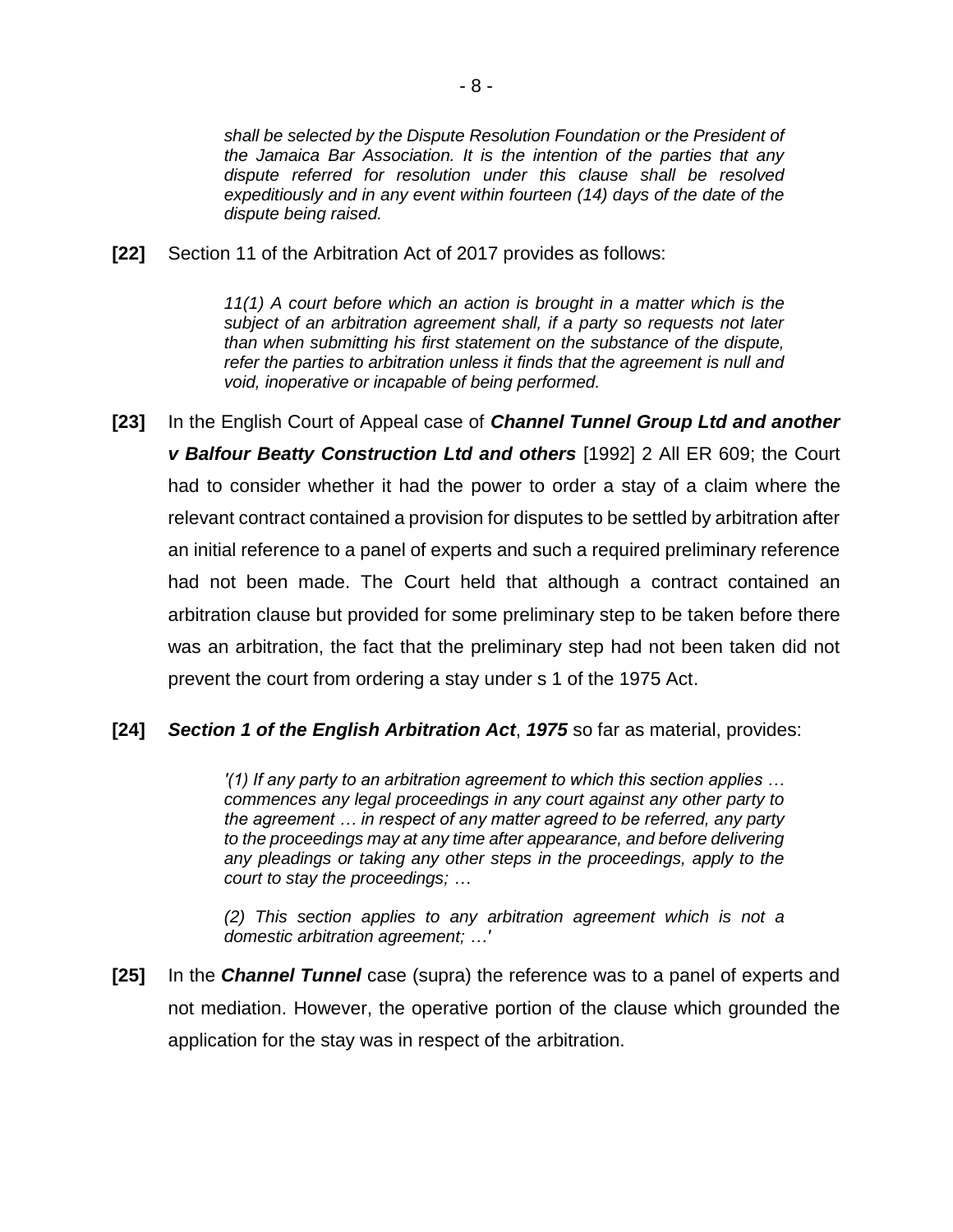- **[26]** It must be appreciated that clause 22 of the Agreement is not an arbitration clause and there is no equivalent legislation to section 11(1) of the Arbitration Act of 2017. However, Counsel submitted that a mediation agreement is similar to an arbitration agreement in that it is a contractual basis for the parties to resolve their dispute. Accordingly, in the absence of a specific statutory regime the Court ought to adopt a similar approach.
- **[27]** Counsel relied on the observations of Colman J in **Cable & Wireless Plc v IBM United Kingdom** [2002] All ER (D) 277

*The reference to ADR is analogous to an agreement to arbitrate. As such, it represents a free-standing agreement ancillary to the main contract and capable of being enforced by a stay of the proceedings or by injunction absent any pending proceedings. The jurisdiction to stay, although introduced by statute in the field of arbitration agreements, is in origin an equitable remedy. It is further a procedural tool provided for under CPR 26.4 to encourage and enable the parties to use ADR. In the Commercial Court it is rare for proceedings to be stayed. The normal practice in this court is to adjourn the proceedings or to extend time limits or, more usually, to space out the case management timetable to allow a limited period during which ADR can be attempted: see Commercial Court Guide, (2002 edition) section G7. However, the availability of the remedy whether of a stay or an adjournment or other case management order must be a matter for the discretion of the court.*

*How ought the discretion to be exercised in the present case?*

*On the face of it, there can be no doubt that C&W has declined to participate in any ADR exercise. As such it is in breach of clause 41.2. IBM is thus at least prima facie, entitled to the enforcement of the ADR agreement. However, given the discretionary nature of the remedy it is important to consider what factors might also be relevant to the way in which the court's discretion should be exercised. Analogously to enforcement of a reference to arbitration, strong cause would have to be shown before a court could be justified in declining to enforce such an agreement. For example, there may be cases where a reference to ADR would be obviously futile and where the likelihood of a productive mediation taking place would be so slight as not to justify enforcing the agreement. Even in such circumstances ADR would have to be a completely hopeless exercise.*

**[28]** The learned judge did not directly address the consequence of a litigant taking a step in the proceedings and whether a similar approach should be taken by the court as in the case of an arbitration clause. As it relates to taking a step in the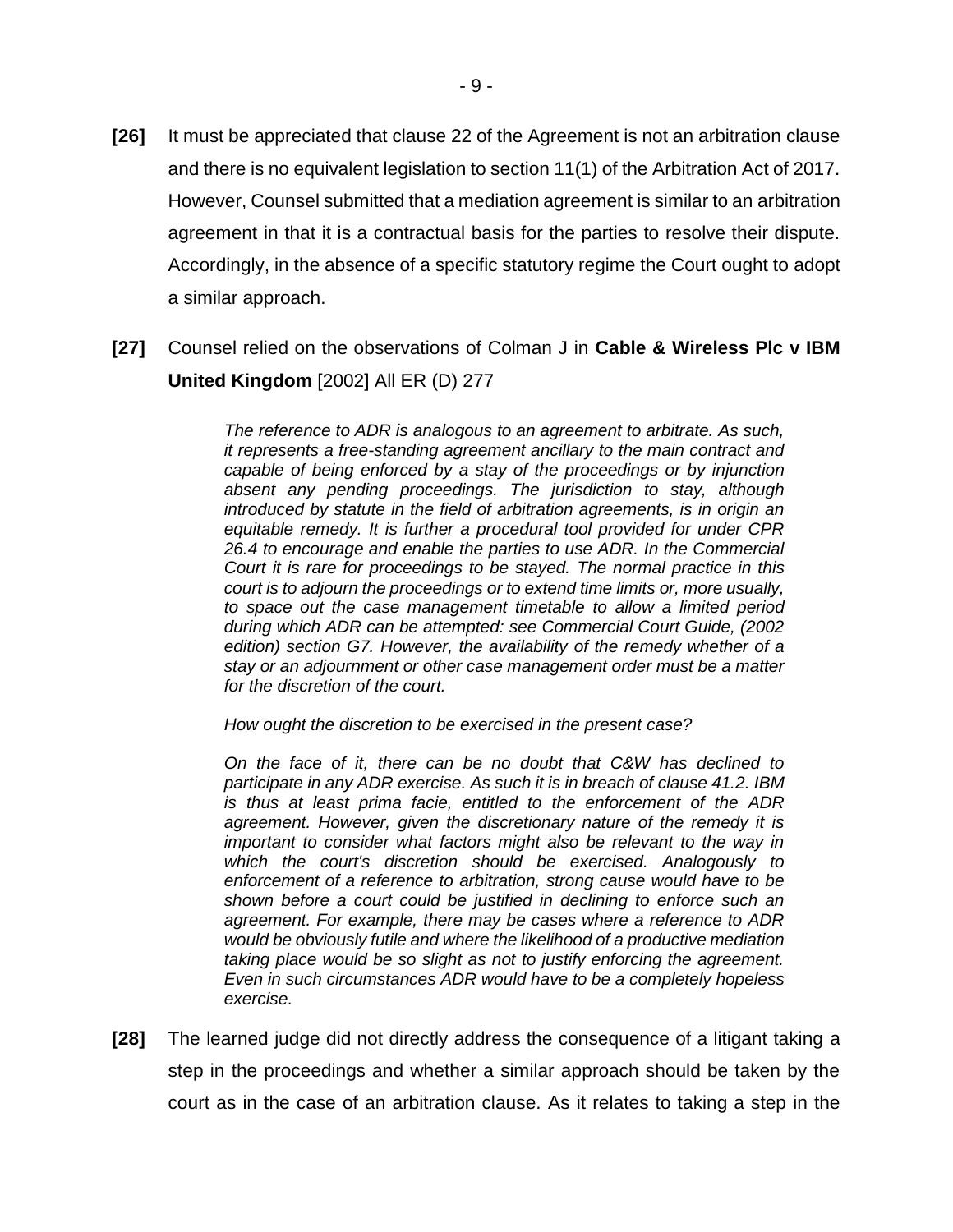proceedings, in the *Eagle Star Insurance Co Ltd v Yuval Insurance Co Ltd*  [1978] 1 Lloyd's Rep 357, Lord Denning MR put the principle in this way at p 361:

*"On those authorities, it seems to me that in order to deprive a defendant of his recourse to arbitration a "step in the proceedings" must be one which impliedly affirms the correctness of the proceedings and the willingness of the defendant to go along with a determination by the Courts of law instead of arbitration".*

**[29]** I am of the view that a similar approach should be taken. The application for stay is a discretionary remedy and the Defendants having committed to the Court process ought not to at this stage be permitted to resile from their position and revert to the ADR procedure.

## **Conclusion on the application for a stay**

**[30]** Having regard to the foregoing, the Court concluded that there was no proper basis for a stay of the Claim and the Defendants' Notice of Application was dismissed.

### **The Summary Judgment application**

- **[31]** By a Notice of Application filed 22<sup>nd</sup> January 2019 the Claimant seeks Summary Judgment on the Claim and seeks the reliefs which are prayed for in its Amended Claim Form and the following orders:
	- *(a) "Summary judgment in favour of the Claimant on their entire claim of J\$55, 001, 418.48, as at the date of filing, being November 12, 2018 and interest of J\$28, 630.88 accruing per diem till the date of payment;*
	- *(b) A declaration that the Claimant holds an equitable mortgage over ALL THAT parcel of land part of CONSTANT SPRING situated in the parish of SAINT ANDREW, being the land comprised in Certificate of Title-Volume 1355 Folio 834 registered to Minett Palmer in the amount of \$38, 500, 000 with interest at 19% per annum as of August 30, 2017;*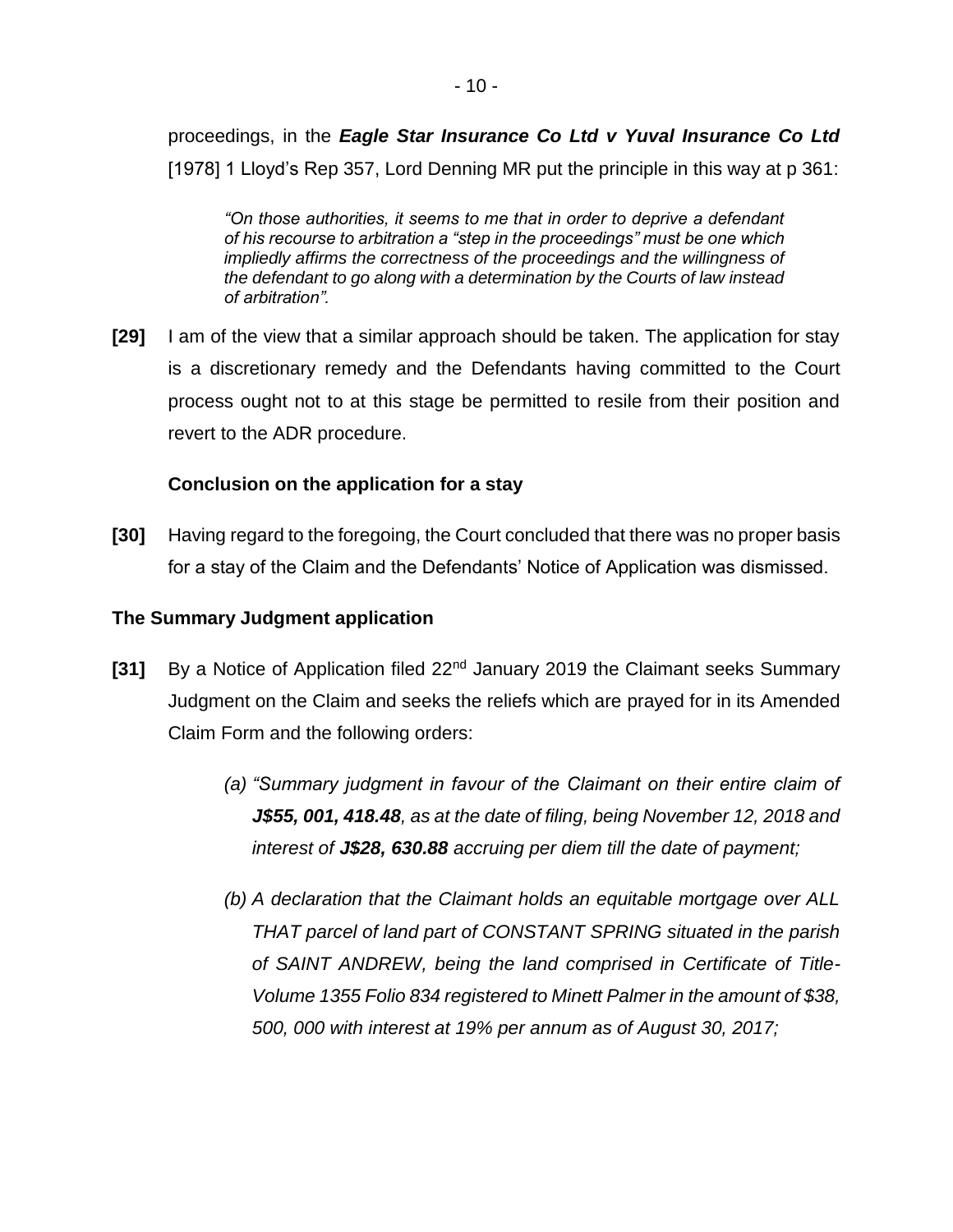- *(c) The Claimant is hereby granted an Order for sale for ALL THAT parcel of land part of CONSTANT SPRING situated in the parish of SAINT ANDREW, being the land comprised in Certificate of Title - Volume 1355 Folio 834 registered to Minett Palmer as Mortgagee to recover their mortgage proceeds and expenses thereto;*
- *(d) That the Registrar of the Supreme Court be empowered to sign any document with respect to the sale of the said property;*
- *(e) That Ballantyne, Beswick & Company retain Carriage of Sale of the property herein and shall supply such accounting to the Defendants herein as Mortgagors;*
- *(f) Liberty to apply;*
- *(g) Costs of this application and of the claim to the Claimant;*
- *(h) Such further order/s as this Honourable Court deems fit."*
- **[32]** The Claimant in its application for summary judgment relies on *CPR 15.2 (b)* which provides as follows:

*The court may give summary judgment on the claim or on a particular issue if it considers that-*

*(b) the defendant has no real prospect of successfully defending the claim or the issue.*

**[33]** I will adopt the guidance given in *Swain v Hillman* [2001] 1 All ER 91 at page 92, where Lord Woolf MR in considering the equivalent provision to our CRP 15. 2 said:

> *'Under r 24.2, the court now has a very salutary power, both to be exercised in a claimant's favour or, where appropriate, in a defendant's favour. It enables the court to dispose summarily of both claims or defences which have no real prospect of being successful. The words "no real prospect of succeeding" do not need any amplification, they speak for themselves. The word "real" distinguishes fanciful prospects of success or, as Mr Bidder QC*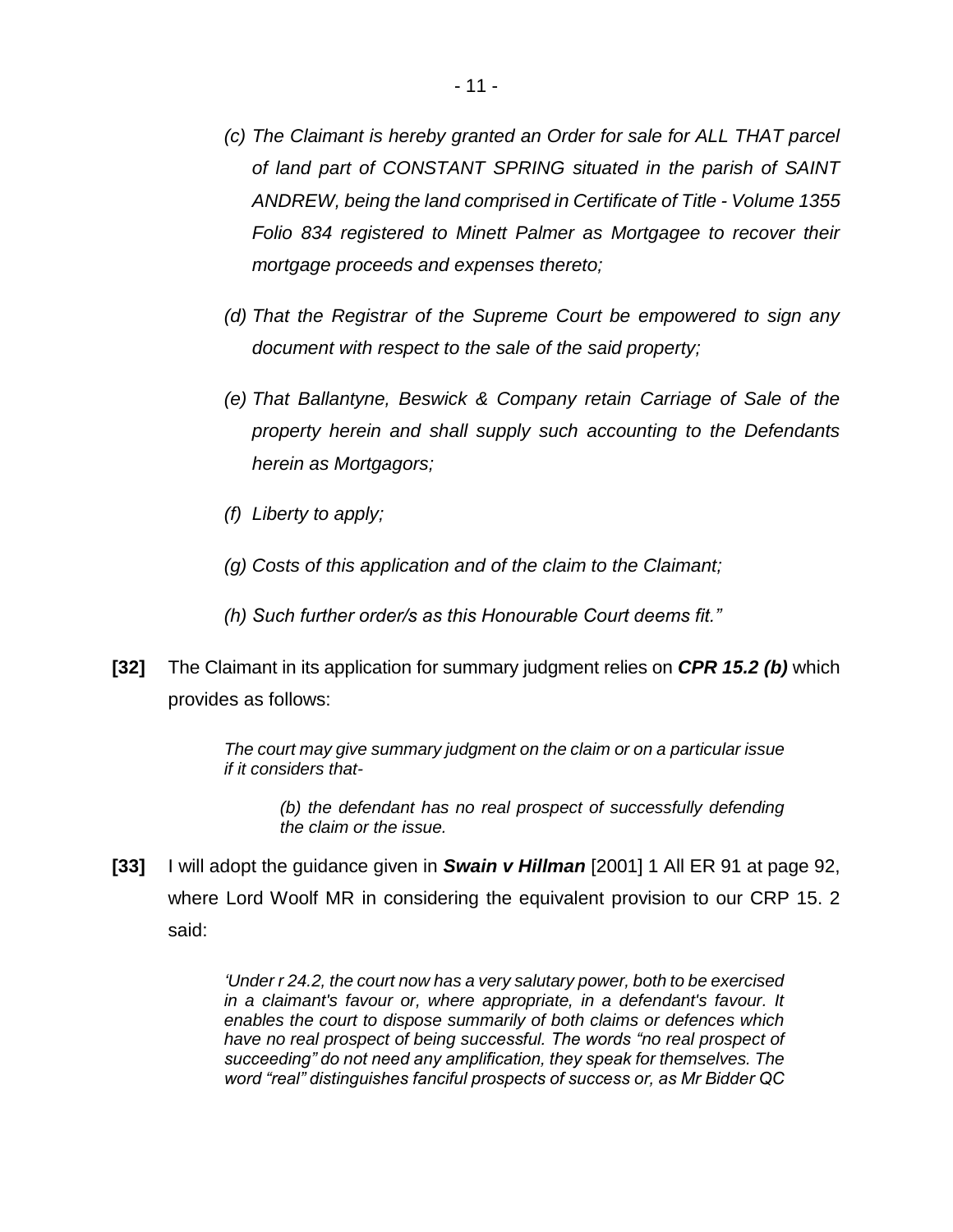*[counsel for the defendant] submits, they direct the court to the need to see whether there is a "realistic" as opposed to a "fanciful" prospect of success.'*

The learned Judge is often quoted for his equally important guidance at page 95 where he stated the following:

*Useful though the power is under Pt 24, it is important that it is kept to its proper role. It is not meant to dispense with the need for a trial where there are issues which should be investigated at the trial. As Mr Bidder put it in his submissions, the proper disposal of an issue under Pt 24 does not involve the judge conducting a mini-trial, that is not the object of the provisions; it is to enable cases, where there is no real prospect of success either way, to be disposed of summarily.*

#### **The claim for breach of The Agreement**

**[34]** The Claimant avers in paragraph 4 of its Amended Particulars of Claim that the parties entered into the Agreement for the sale of 39.001% of the shares in Symbiote Investments Limited. The Agreement was "*duly signed*" by the parties on 30th August 2017, it was never "*executed nor brought into effect*" due to the failure of the Defendants to adhere to paragraphs 10 and 13. Paragraph 10 provided that:

> *10. "Skyrock is prepared to begin due diligence with respect to the Proposed Acquisition on execution of this Agreement by the two (2) Shareholders. The Proposed Acquisition is subject in all respects to the negotiation, execution and delivery of definitive acquisition documentation, financing agreements and security documents, guaranties and other agreements, instruments and documents that both Parties consider necessary or advisable, in each case in form and substance reasonably satisfactory to both Parties and containing such other terms and provisions as are customary for transactions of this type (collectively, the "Transaction Documents"). Without limiting the generality of the foregoing, the Proposed Acquisition will be contingent upon, among other things, (i) successful completion of legal, financial, commercial and technical due diligence, (ii) satisfactory review of any litigation or regulator issues, threatened or otherwise, (iii) execution and delivery of Transaction Documents and other satisfactory legal documentation, and (iv) negotiation of a complete acquisition of the entity providing Skyrock exercises such option."*

**[35]** Paragraph 13 of the Agreement which has previously been quoted at paragraph 9 herein, provided a condition precedent to the Agreement coming into force. This was that the Directors of "the Companies" shall cause the Share Transfer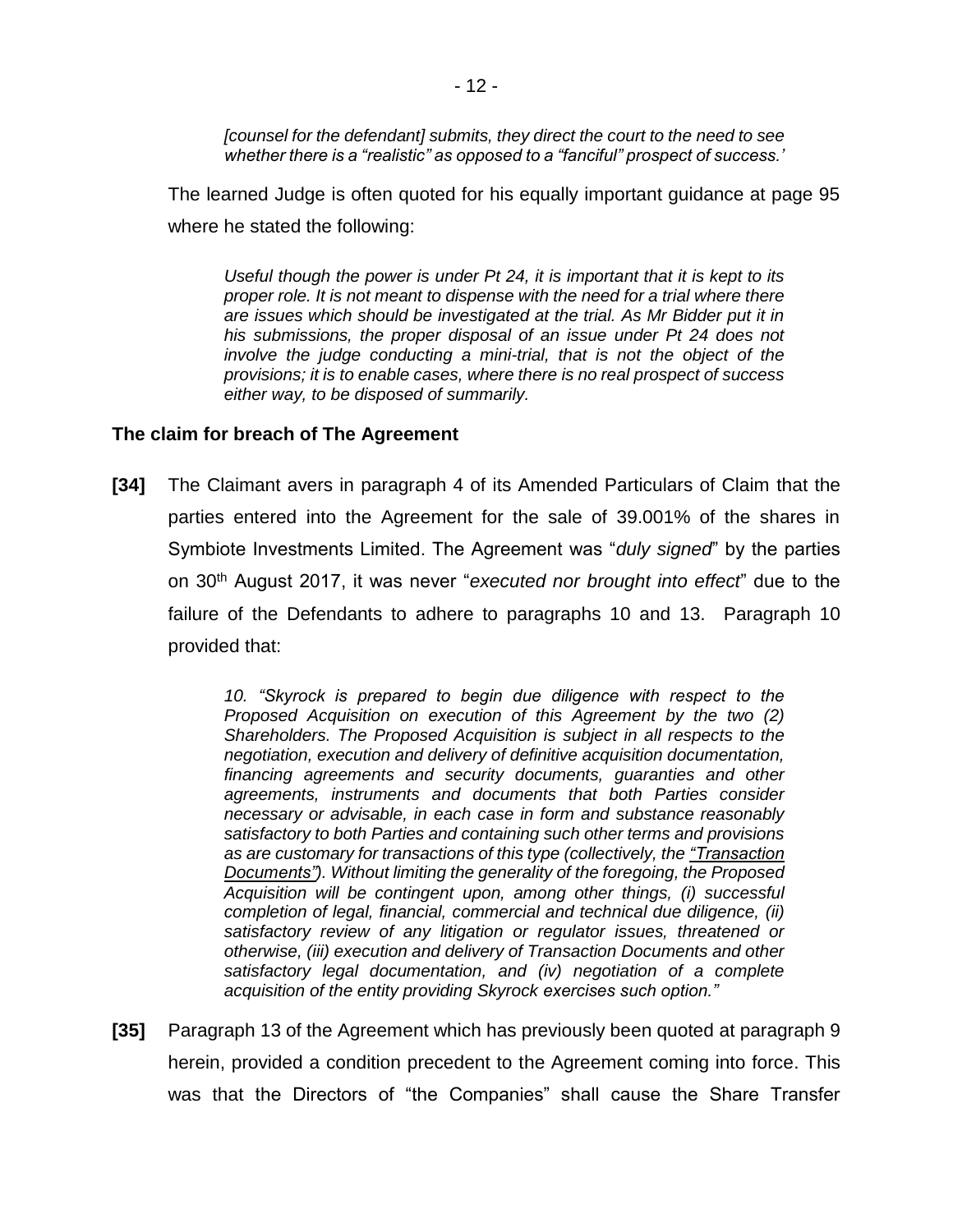Certificates and Letter of Intent to be signed and to sign any supplementary documentation that will give effect to the performance by any party of any action as contemplated by the Letter of Intent and the Agreement.

- **[36]** The Claimant avers in its Amended Particulars of Claim at paragraph 10 that despite repeated requests by the Claimant for performance by the Defendants, the Defendants failed to properly execute and deliver the Share Transfer Certificates. As a consequence, the Agreement therefore never came into force and the Promissory Note remains valid.
- **[37]** The Claimant further pleads in its Amended Particulars of Claim as follows:

*12. That the Claimant has no way of completing due diligence and due to the material breaches committed by the Defendants, the Claimant cannot complete the intended acquisition; as the Defendants do not have any shares to sell. Less than TWO (2) MONTHS after the agreement of August 30, 2017 was entered into by the Defendants with the Claimant, they pledged their shares in Symbiote, both the Defendants being the Company Secretary and Director Respectively of the entity, Symbiote Investments Limited, by executing a Notice to the Registrar of Companies dated October 25, 2017 indicating that 85,000 shares were transferred from Narysingh Limited to Involution Limited, 500 ordinary shares to Banhyl LLC on December 1, 2017 and 1000 ordinary shares were transferred to Paul Hoo on or before March 23, 2018. That this represents over 90% of their holdings in the entity. (reproduced without underlining).*

- **[38]** The Claimant therefore asserts that the Defendants failed due diligence and are in breach of the Non-Disclosure Non-Circumvention and Non-Competition Agreement dated the  $3<sup>rd</sup>$  of July 2017 which was expressly agreed to in the Agreement and later signed by the Defendants. It is also asserted that the Defendants are in breach of paragraph 16 of the said Agreement.
- **[39]** The Claimant relies on its assertion that it terminated the Agreement by 'Notice of Material Breach of Agreement and Notice of Failure of Due Diligence by Symbiote Investments Limited'. It further asserts that the Notice of Material Breach of Agreement and Notice of Failure of Due Diligence by Symbiote Investments Limited required the Defendants to sign a Mortgage Agreement in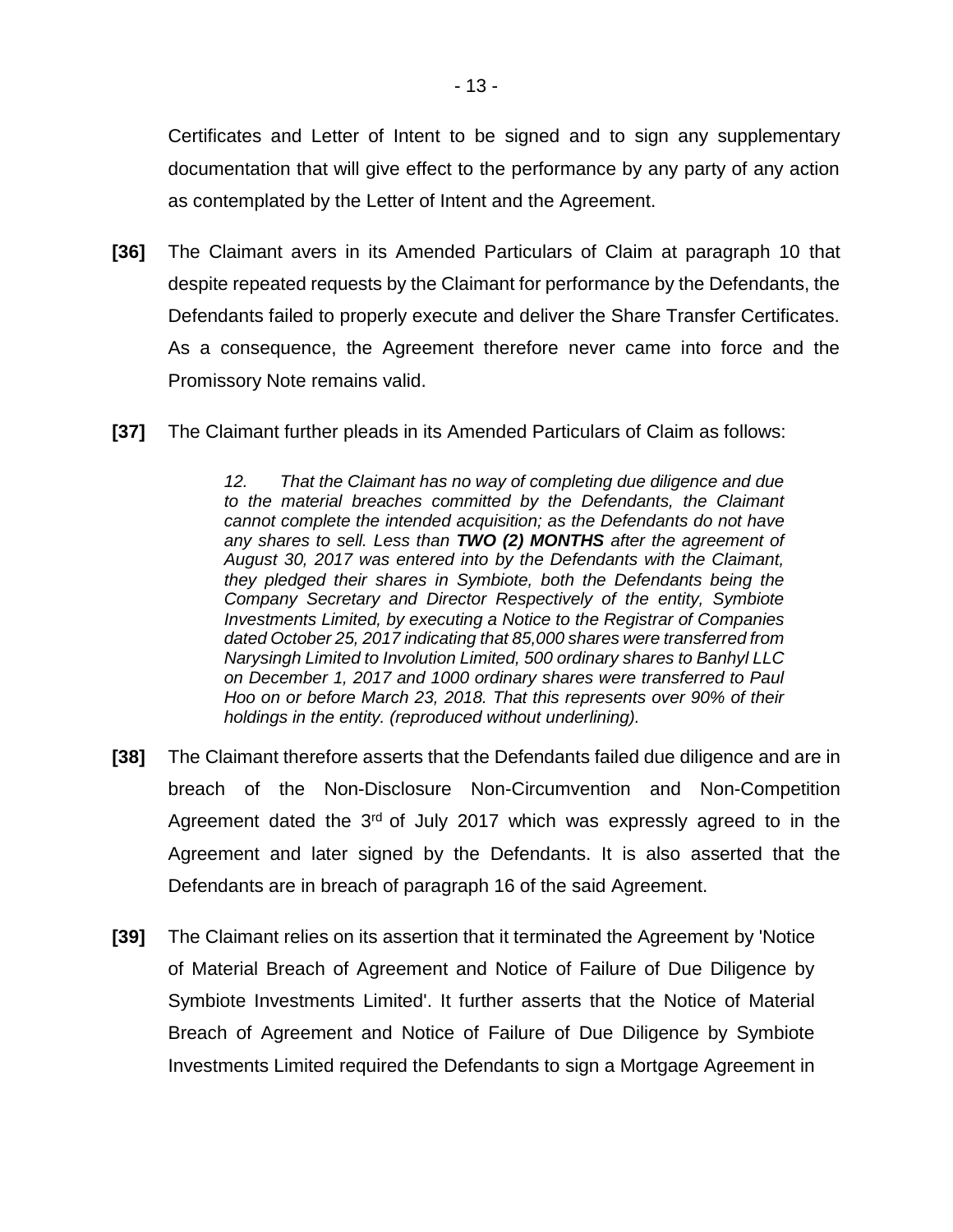accordance with paragraph 15 of the Agreement and paragraph 2 of Schedule I thereof which is the Letter of Intent.

- **[40]** Therefore, the main plank of the Claim is that the Defendants have failed to properly execute and to deliver the Sale Purchase Agreement by failing to sign the Share Transfer Certificates and further for the reasons specified in the '*Notice of Material Breach of Agreement and Notice of Failure of Due Diligence by Symbiote Investments Limited*'. The Claimant also asserts that even if the Share Transfer Certificates were executed they would be of no value to the Claimant, as the shares no longer belong to the Defendants herein.
- **[41]** Ms Guyah has also submitted that it is a matter of public record evident from the case of *Symbiote Investments Limited v Minister of Science and Technology* [2019] JMCA App 8 that Symbiote is no longer the holder of a telecommunications licence and the shares are in any event in a company of a different character than was contemplated by the Agreement and the transaction it was intended to support. This is because the Claimant had a specific interest in acquiring the shares as held by the Defendants of a cellular company which professed to hold certain licenses and warranted such. Counsel further submitted that the Claimant should not be forced to accept substituted assets that it did not agree to or want to acquire.

## **The Defence**

**[42]** I have earlier raised the question as to what is the significance of the Promissory Note in the context of the Claim. This Claim is for money owed pursuant to the terms of the Agreement "*and which is supported by the Promissory Note*". This raises the issue as to whether this is a claim on the Promissory Note or whether its execution is being used as evidence supportive of the Agreement. In adopting a conservative approach giving the Claimant the benefit of the doubt for purposes of this application I will examine the defences to a promissory note on the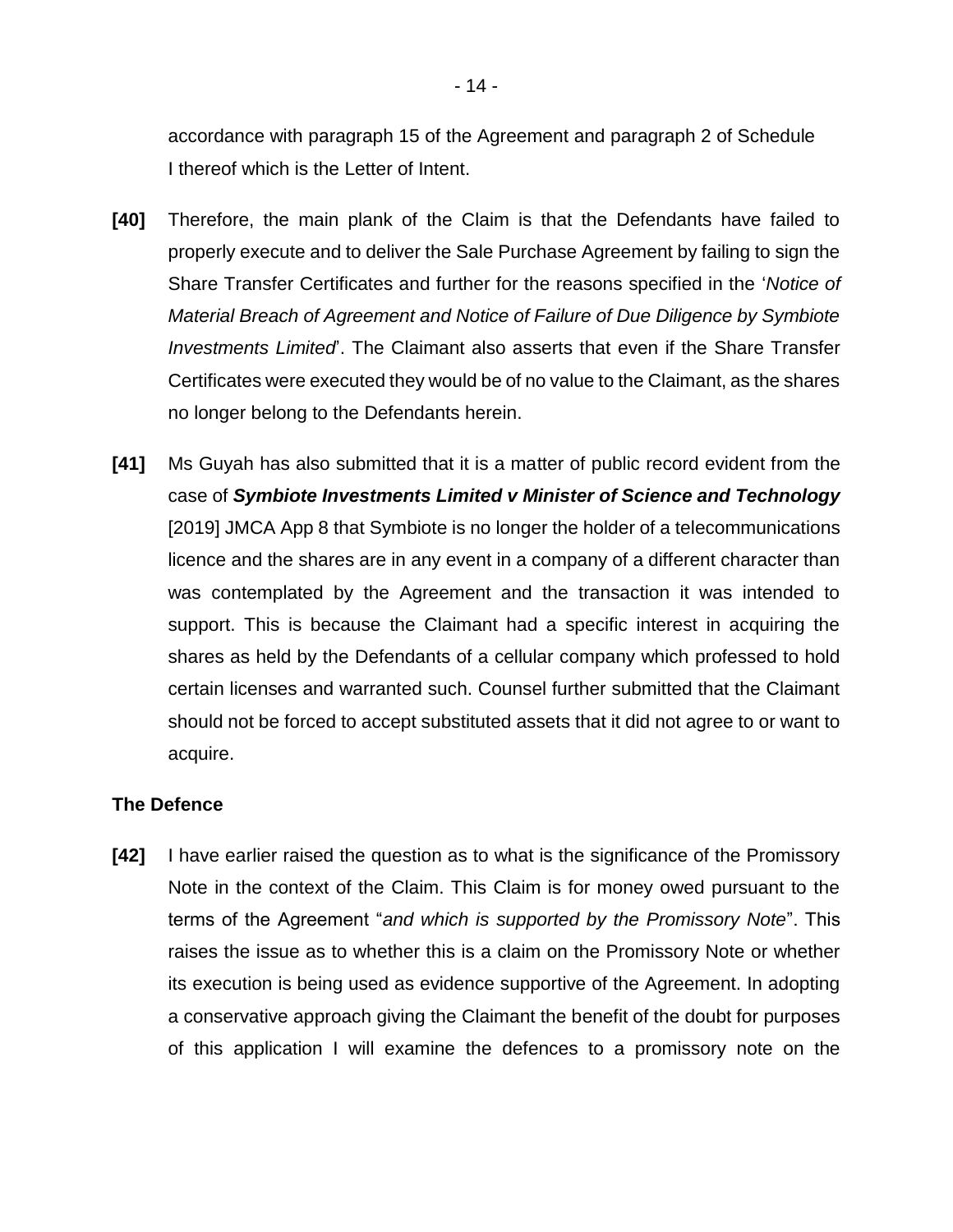assumption that this Claim constitutes an independent claim on the Promissory Note.

#### **Defences to a claim on a promissory note**

**[43]** Promissory notes in Jamaica are governed by the *Bills of Exchange Act*, section 83 of which defines a promissory note as:

> *"…an unconditional promise in writing, made by one person to another, signed by the maker, engaging to pay, on demand or at a fixed or determinable future time, a sum certain in money, to or to the order of a specified person, or to bearer."*

**[44]** *Section 89 of the Bills of Exchange Act* provides as follows:

*" 89 – (1) Subject to the provisions in this Part, and except as by this section provided, the provisions of this Act relating to bills of exchange apply, with the necessary modifications, to promissory notes…."*

**[45]** It is important to note that the only defences to an action on a bill which is accepted as genuine are that it has been obtained by fraud or illegality or where there has been a total failure of consideration, see *Wayne Chen v Tiksi International Management Inc. [2015] JMCA App 14*

## **Is the promissory note valid?**

**[46]** The Defendants are challenging the validity of the Promissory Note. The Defendants seek to rely on sections 35 and 36 of the *Stamp Duty Act* which provide as follows:

> *"35. The Commissioner shall not stamp any inland or foreign bill of exchange, or promissory note, or foreign bill of lading, after the lapse of seven days from the execution thereof, or any coast-wise receipt, or inland bill of lading after the execution thereof.*

> *36. No instrument, not duly stamped according to law, shall be admitted in evidence as valid or effectual in any court or proceeding for the enforcement thereof."*

**[47]** Counsel has relied on the Court of Appeal case of *Garth Dyche v Juliet Richards and Michael Banbury* [2014] JMCA Civ 23 in which the appeal arose from the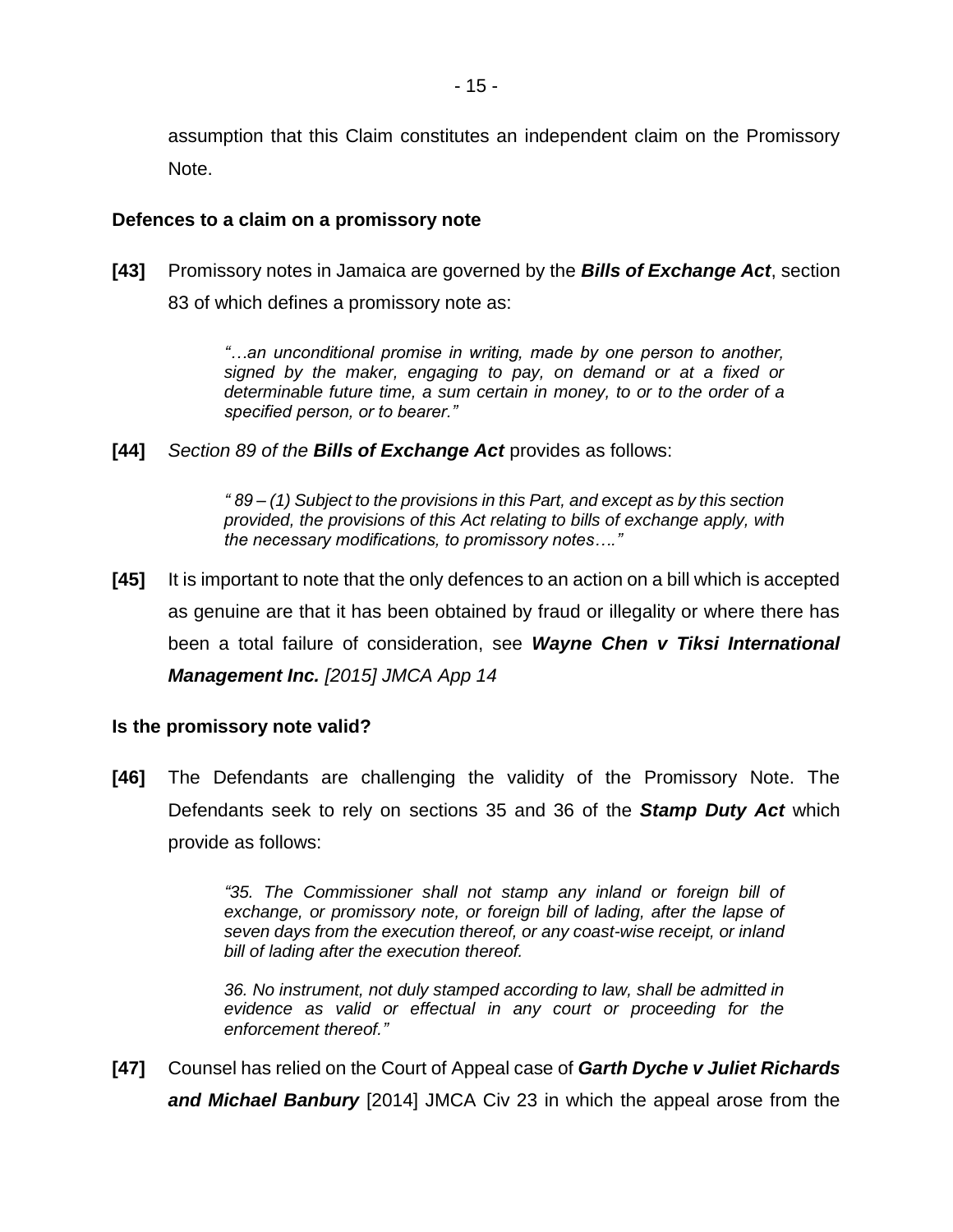decision of a Judge of the Supreme Court after a preliminary objection was raised by a respondent before the commencement of the trial in relation to the admissibility of a document entitled "promissory note". The learned judge ruled that the document was not adequately stamped, had no evidentiary effect and could not be relied on as a Promissory Note. In that case there was no dispute that the document was stamped in breach of section 35 of the Stamp Duty Act because it was not stamped until some 4 years after it was executed. The Court of Appeal confirmed that by virtue of this breach the document was not admissible in any court proceeding as a valid promissory note to enforce it, pursuant to section 36 of the Stamp Duty Act.

- **[48]** In this case it is not necessary for me at this stage to decide whether the Promissory Note is valid and enforceable and I will decline to make such a finding.
- **[49]** Ms. Guyah submitted that the Promissory Note has in fact been stamped and that the Claimant would at trial be entitled to rely on the provisions of section 50 of the **Stamp Duty Act**, the material portion of which, (for purposes of this Application) provides as follows:

*"Every person who issues, endorses, transfers, negotiates, presents for payment, or pays any bill of exchange, or promissory note liable to duty, and not being duly stamped, shall incur a fine or penalty not exceeding one hundred dollars and the person who takes or receives from any other person such bill or note, either in payment, or as security, or by purchase, or otherwise, shall not be entitled to recover thereon, or to make the same available for any purpose whatever, except that the same may be used for the purposes of evidence on payment of the stamp duty payable thereon, together with a penalty equal to the stamp duty payable thereon, which penalty shall be in lieu of the penalty imposed by section 32:*

*…*

**[50]** In explaining the effect of section 50 Phillips J A at paragraph 54 of *Garth Dyche* (supra) made the following observations:

> *[54] The wording of section 50 indicates that it does not amplify nor repeal section 36. It therefore still remains that a document thus described in that section could not be admitted in evidence in order to recover on or enforce it. What, in my opinion, section 50 does, however, allow, is that on payment*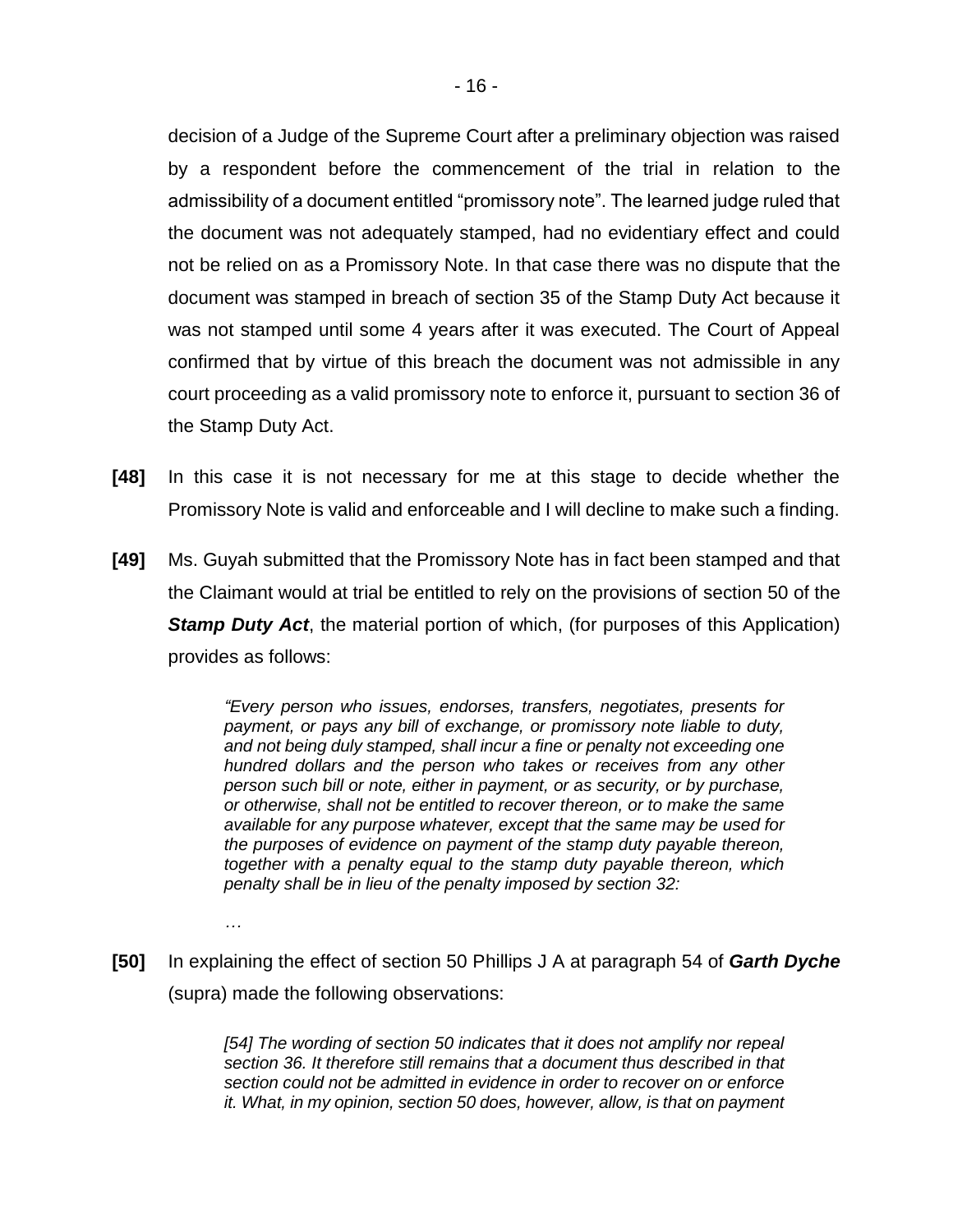*of the required stamp duty and a fine and/or penalty, the document may be used for the purposes of evidence. By virtue of this section, a person in the appellant's position is able to say, "This document is corroborative of an agreement I had with the deceased. I know seek to tender it." It is my view that in so far as the learned judge failed to appreciate this, he fell into error.*

- **[51]** In this Claim, there has been no pleading by the Defendants that the Promissory Note has been procured by fraud. The Defendants assert in their Defence that the Promissory Note was fully satisfied on 31<sup>st</sup> August 2018 in accordance with its terms because the Share Purchase Agreement was executed by the parties on 31<sup>st</sup> August 2018. The Defendants aver that the parties intended to, and used the Promissory Note as interim security to cover the disbursement by the Claimant for the period between  $30<sup>th</sup>$  August and  $31<sup>st</sup>$  August 2018 when the Share Purchase Agreement was executed.
- **[52]** In his affidavit filed on 12 June 2019, the second Defendant averred in paragraph 8 that he and the 1st Defendant signed the Share Purchase Agreement, the Transfer of Shares form and the Escrow Agreement which were scanned and emailed to Mr Finzi, Mr Omar Guyah and Mr Paul Beswick. The 2<sup>nd</sup> Defendant also asserted that the signed originals were to be held by Mr Beswick as the escrow agent once he signed the escrow agreement but the 2<sup>nd</sup> Defendant asserted that he was yet to receive the signed escrow agreement.
- **[53]** In paragraph 7 of his affidavit filed 13<sup>th</sup> June 2019 in response to paragraph 8 of the 2nd Defendant's affidavit to which I have referred, Mr Finzi conceded that the Promissory Note would not be enforceable if the Share Purchase Agreement was executed, however he stated that up to the date of serving the Notice of Material Breach of Agreement, no Transfer of Shares Form and no Escrow with Recission Agreement was received from the Defendants. He averred that there was no email which was received whether on the 1<sup>st</sup> September 2017 or at any other time from either of the Defendants with these documents.
- **[54]** The Claimant acknowledges that the Promissory Note provides as follows: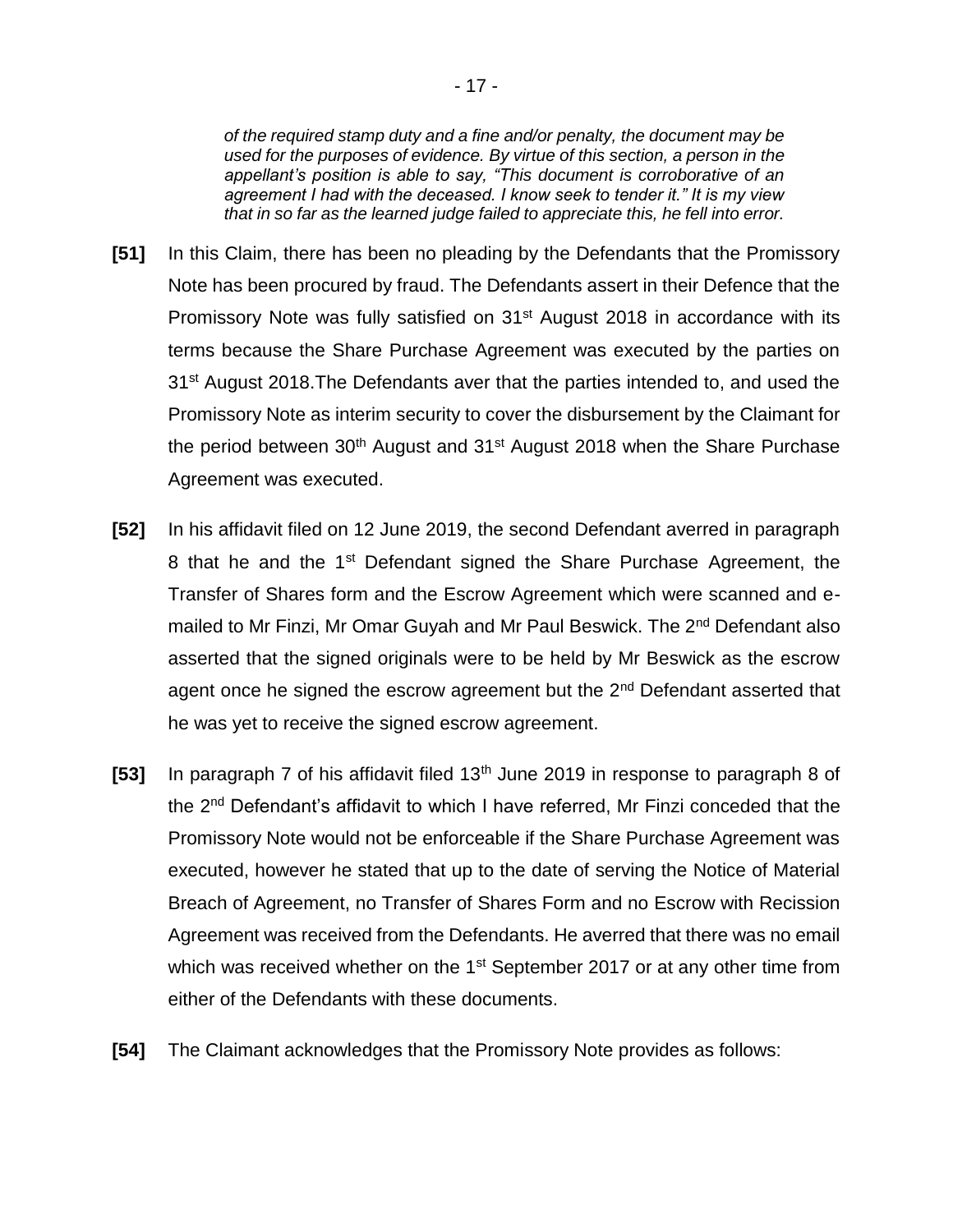*"… that the said Promissory Note shall be deemed satisfied in full and of no further legal effect on the date of the execution of the Share Purchase Agreement between the parties".*

However, it is the Claimant's case as pleaded at paragraph 7 of its Particulars of Claim that as at the date of filing of the claim "…*there has been no Share Purchase Agreement and the shares contemplated by the said Share Purchase Agreement have been surreptitiously transferred to a third party by the Defendants herein, in breach of their agreements with the Claimant herein*."

**[55]** In its written submissions filed 11th June 2019, at paragraph 2 the Claimant stated the following as one of the grounds in support of the application for summary judgment:

> *"…c) The Defendants in their Defence have referred to an Agreement for Sale of the Shares which was duly signed by the parties on August 30, 2017, however that have failed to advise this Honourable Court that the Agreement was never executed nor brought into effect due to the failure of the Defendants to adhere to the terms of the said Agreement."*

**[56]** At paragraph 21 of the submissions the Claimant developed this point and posited as follows:

> *"21. The Defendants have referred to the Agreement for Sale of the Shares which was duly signed by the parties on August 30, 2017, however they have failed to advise this Honourable Court that the Agreement was never fully executed nor brought into effect due to the failure of the Defendants to adhere to paragraph 13 of the said Agreement …"*

#### **What is the Share Purchase Agreement and was it executed?**

**[57]** I have not identified in the suite of documents a reference to "the share purchase agreement between the parties" save and except for in the Promissory Note. Counsel for the Claimant has submitted that it was the intention of the parties that such a document would have been a separate and distinct agreement that would have been subject to the due diligence process. Counsel for the defendants has submitted that the share purchase agreement to which reference is made in the Promissory Note is in fact the Agreement.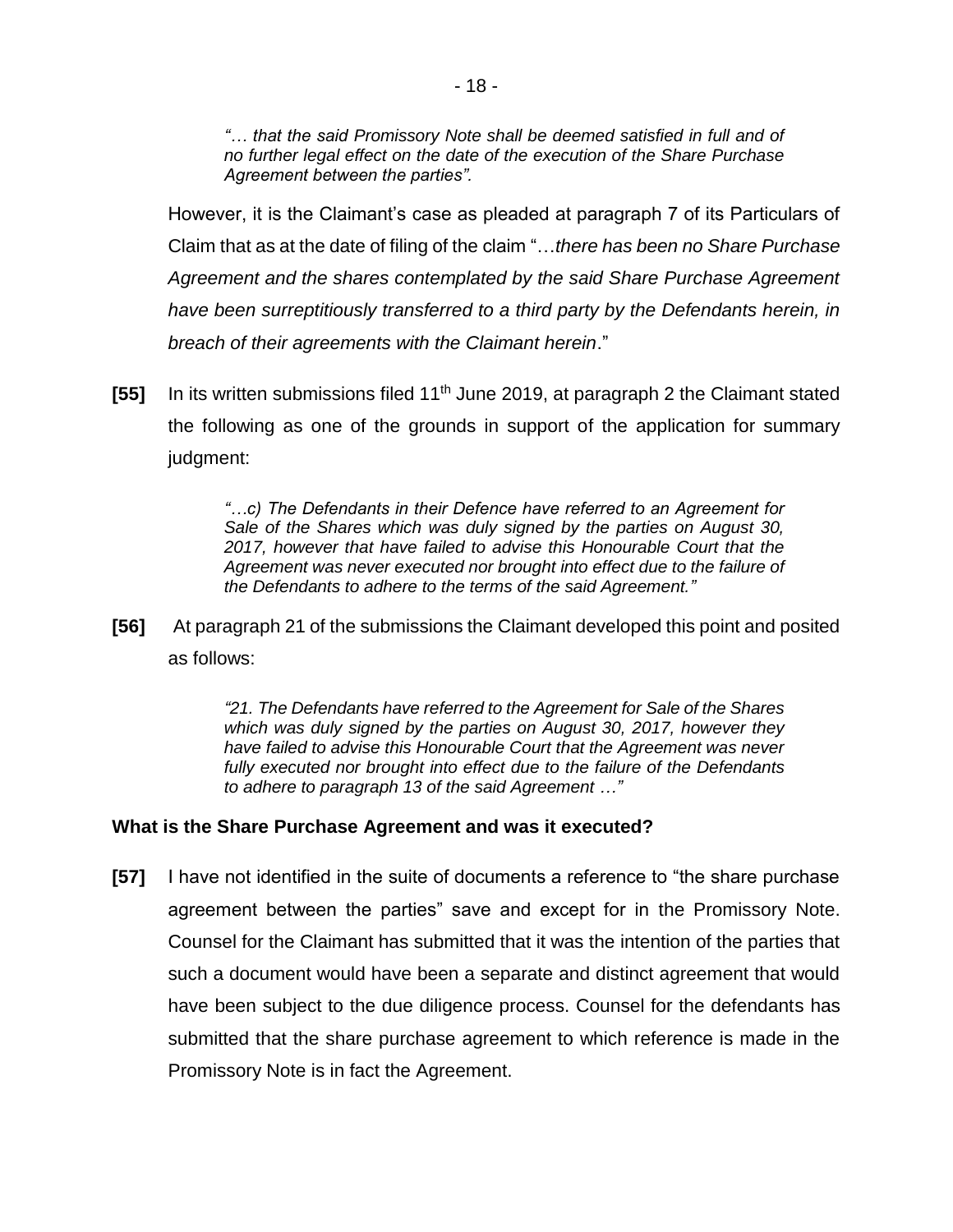- **[58]** Dr Anderson submitted that the Agreement constitutes a valid share purchase agreement because it contains all the elements that are necessary for that agreement to be workable. He submitted, that it constitutes an irrevocable option to purchase shares, it identifies the shares and the number of shares, the price for the shares, the procedure for payment and remedies in the event of failure to complete the Agreement. These submissions of Counsel for the Defendants is consistent with the Defence of the Defendants. However, the assertion by the Second Defendant in his affidavit filed on  $12<sup>th</sup>$  June 2019, that he and the 1<sup>st</sup> Defendant signed the Share Purchase Agreement, the Transfer of Shares form and the Escrow Agreement which were scanned and e-mailed to Mr Finzi, Mr Omar Guyah and Mr Paul Beswick, confuses the issue. This is because this assertion seems to contradict the assertion in the Defence that the Agreement was in fact the Share Purchase Agreement referred to in the Promissory Note.
- **[59]** Based on my preceding analysis, I have formed the opinion that this issue as to what was the "*Share Purchase Agreement*" referred to in the Promissory Note and whether such a "*Share Purchase Agreement*" was executed is an issue which cannot be properly explored and resolved in the context of this Summary Judgment application and is an issue best left for the trial.
- **[60]** In the context of the Amended Claim an issue arises as to how the Promissory Note ought to be treated if it is being deployed only as a document supporting the Agreement. The Court will have to consider whether the Claimant will be able to have recourse to section 50 of the *Stamp Duty Act* as Ms Guyah has suggested may be necessary. This is by no means a straightforward issue and it requires more mature consideration adequately suited for analysis within the context of a trial and not during a summary judgment application.

#### **Breach of the Agreement**

**[61]** The Claimant has complained that the Defendants in their Defence have failed to bring to the Court's attention the fact that the Agreement was terminated by the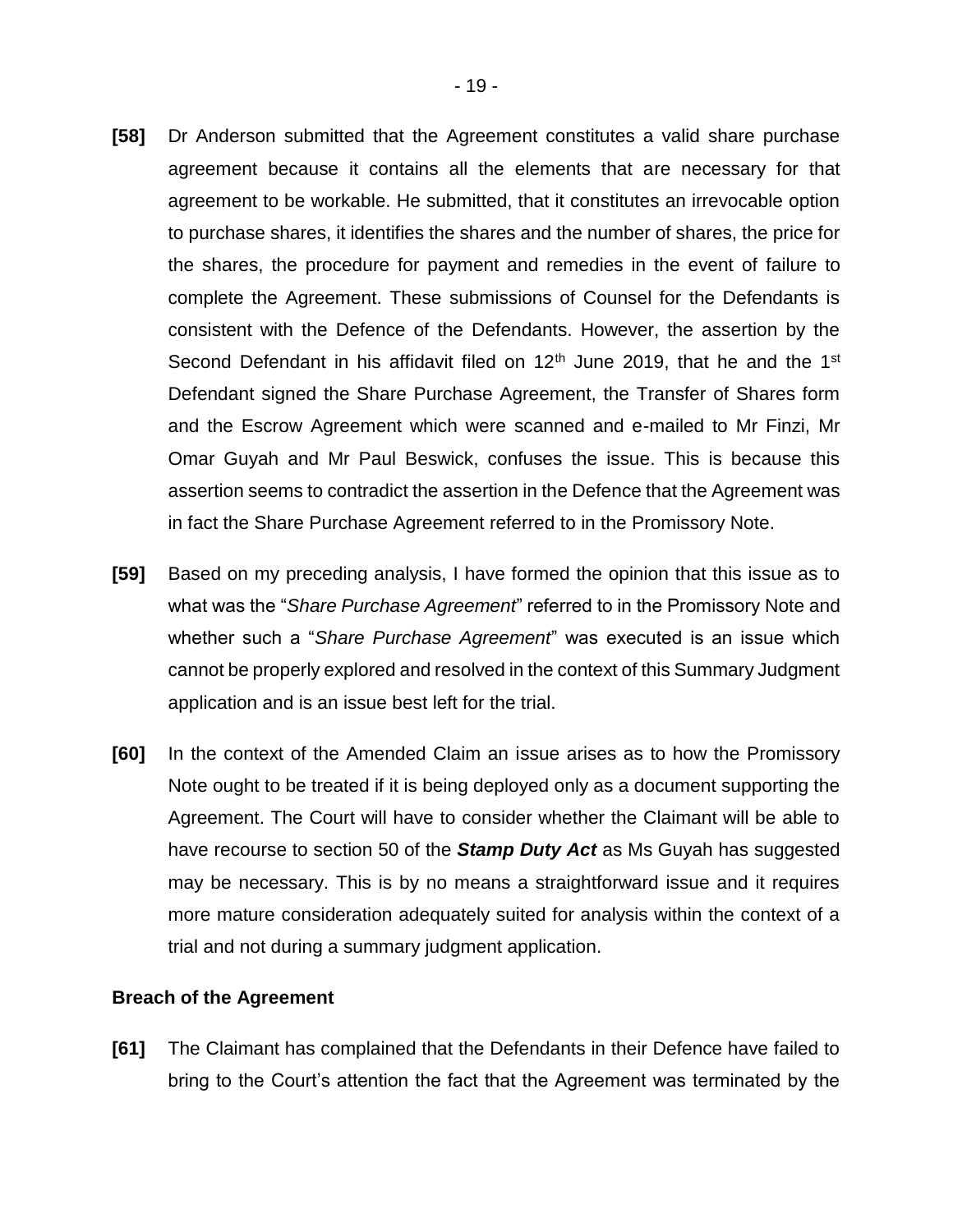Claimant on the 28th August 2018 by '*Notice of Material Breach of Agreement and Notice of Failure of Due Diligence by Symbiote Investments Limited*' by reason of the Defendants' breaches. The breaches which are being relied upon by the Claimant, as contained in the said notice include the Defendants doing the following:-

- *a. Committing a material misrepresentation of the shares held in Symbiote and fraudulently inducing Skyrock to enter into said agreement contravening paragraphs (8) and (11);*
- *b. Failing to carry out your [the Defendants'] obligations in an efficient and timely manner, and also in good faith in accordance with the letter and spirit of this Agreement in breach of paragraph (6);*
- *c. Willfully (sic) altering the share capital of the company contrary to paragraph (14) (d); and*
- *d. Despite written requests for disclosure of company documents you [the Defendants] have failed to supply same.*
- **[62]** The Claimant has not specifically pleaded but in its submissions relies on paragraphs 15 and 16 of the Agreement which provides as follows:

*"15. This investment is entirely conditional on the company successfully passing the Due Diligence exercise which will be undertaken in keeping with paragraph 11 of the Non-Disclosure, Non-Circumvention and Non-Competition Agreement dated July 3, 2017 signed between the parties. Should the companies fail due diligence, as determined solely by an independent auditor or financial analyst appointed by Skyrock, at the Company's expense, any investment made in furtherance of this Agreement, shall be converted to a mortgage and will be a debenture chargeable against the companies effective from the date of disbursement hereof, without further notice to the parties. Interest shall accrue from the date of disbursement at the rate of nineteen percent add-on per annum and the directors and shareholders of the companies, at the time of signing this agreement, with the exception of Skyrock, shall be jointly and severally liable, with the Companies.*

*16. This agreement being executed without the completion of Due Diligence will be subjected to such date of execution of the Letter of Intent wherein Skyrock will be at liberty to convert any monies invested, as a Debenture on the company and the current Directors and Shareholders at the time of signing this agreement will be jointly and severally liable."*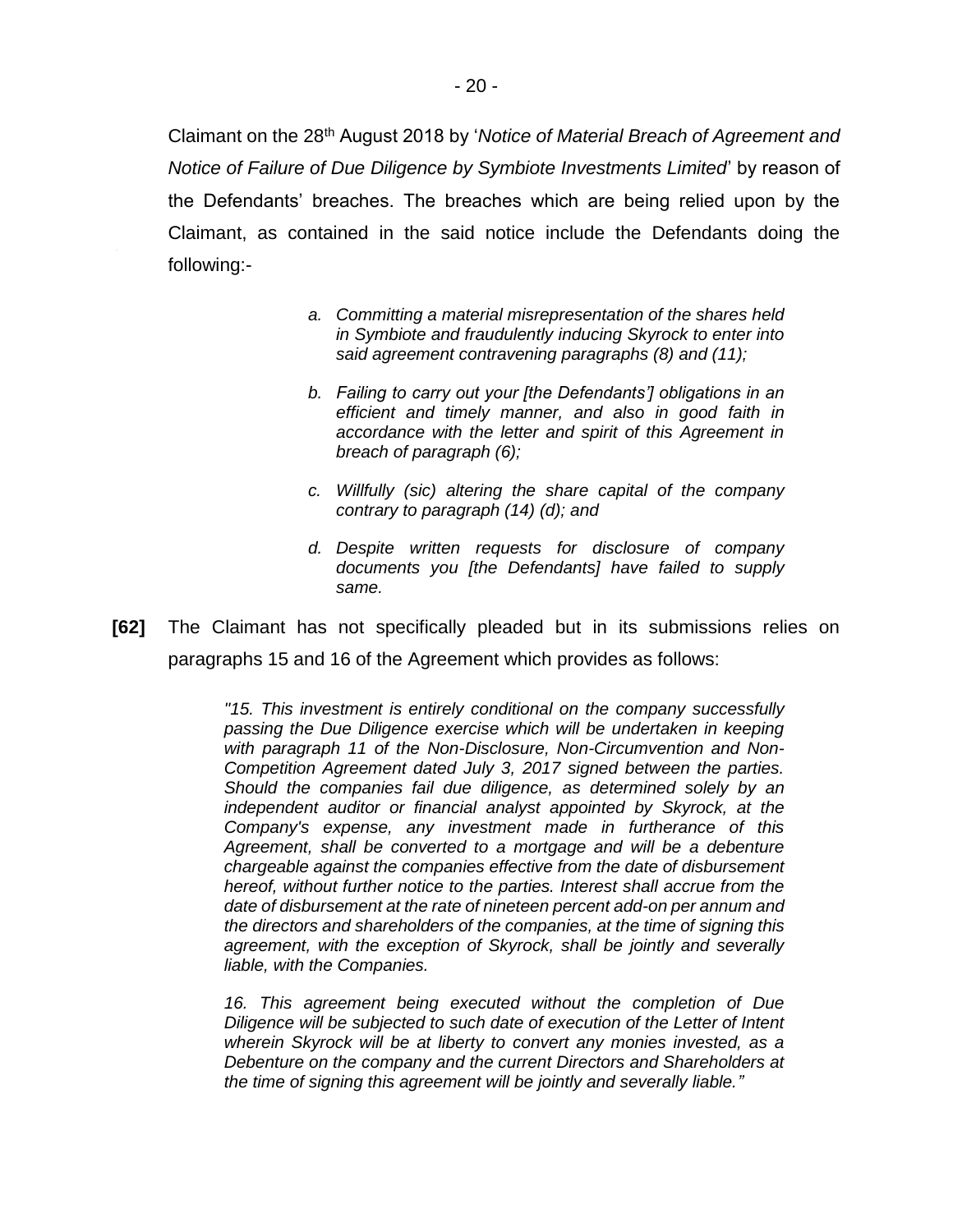- **[63]** There is no issue joined between the parties as to the fact that the due diligence process was not completed. At the heart of the Claimant's case is its assertion that the Defendants have not done all that they were supposed to do in facilitating the process in accordance with the Agreement. The position of the Defendants is that they have satisfied all the conditions precedent as per clause 12 of the Agreement and are willing and able to complete the Agreement. Furthermore, the Defendants have said that they "requested the Claimant to attend its office (sic) to complete due diligence which they have failed to do".
- **[64]** Ms. Guyah submitted that the fact that the due diligence was not completed is sufficient evidence of a breach of the Agreement by the Defendants. I respectfully disagree. The reasons for the due diligence process not being completed is unclear and there are counter allegations in this regard. In my opinion these are issues of fact which ought properly to be resolved at a trial.
- **[65]** Another main plank of the Claimant's case is the fact that shares in Symbiote have been transferred to 3<sup>rd</sup> parties in breach of the Agreement. These transfers must be viewed in the context of the Defendants' assertion that they remain in a position in which they are ready and able to have the shares transferred to the Claimant in accordance with the Agreement. Ms.Guyah submitted that this is a bare assertion by the Defendants which is not substantiated by evidence as to how it is that they are in such a position. I am not of the view that the Defendants need to support that assertion at this stage with detailed evidence of the manner in which they are still able to exercise control over those shares. There are numerous legal tools for example a declaration of trust, by which the Defendants may still have control over those shares and it is not necessary to go behind their assertion in this regard. I am reminded of the observations of Lord Woolf MR in *McPhilemy v Times Newspapers* [1999] 3 All ER 225. In that case he supported the position that in the modern era of witness statements, there is no longer the necessity for extensive and fully particularized pleadings so long as the pleadings identify the issues, the extent of the dispute between the parties and the general nature of the case of the party which is pleading. The issue of whether the Defendants still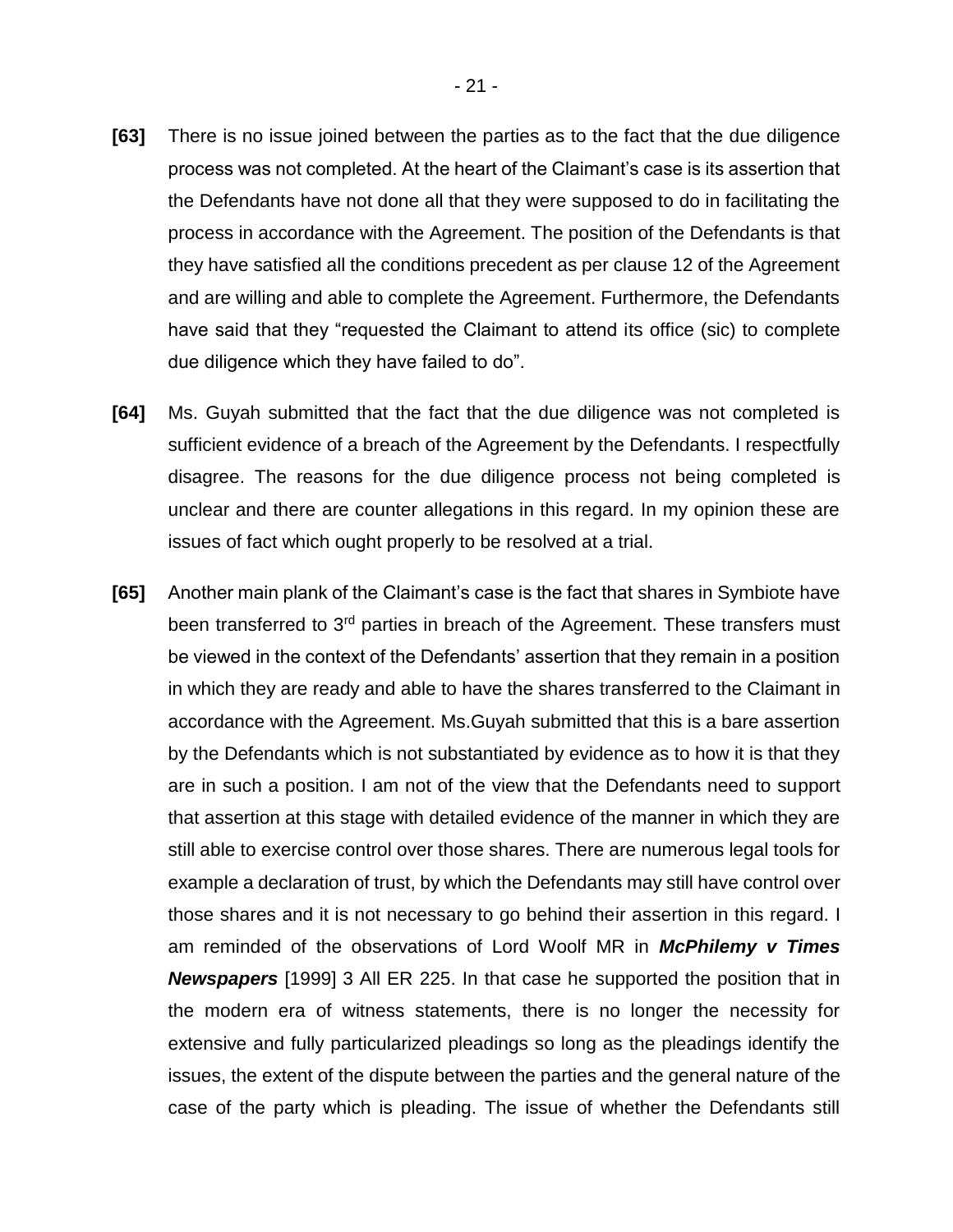exercise sufficient control over the shares so as to be able to make them available is not an appropriate issue for determination in the context of a summary judgment application.

**[66]** Whether the transfers to the 3<sup>rd</sup> parties without more are a breach which would in any event entitle the Claimant to relief is also an issue which in my opinion is best resolved at trial. Similarly, the issue of whether the loss of the telecommunications licence previously held by Symbiote has changed the character of its shares and the Claimant ought not to be required to accept them without that asset is an issue which can only be properly addressed at trial.

### **The Claim for an equitable mortgage**

**[67]** In the case of *Swiss Bank Corporation v. Lloyds Bank Ltd.* [1982] A.C. 584 the court commented on the origin of an equitable charge and equitable mortgage as follows at page 594:

> *"An equitable charge may, it is said, take the form either of an equitable mortgage or of an equitable charge not by way of mortgage. An equitable mortgage is created when the legal owner of the property constituting the security enters into some instrument or does some act which, though insufficient to confer a legal estate or title in the subject matter upon the mortgagee, nevertheless demonstrates a binding intention to create a security in favour of the mortgagee, or in other words evidences a contract to do so: see* Fisher and Lightwood's Law of Mortgage*, 9th ed. (1977), p. 13. An equitable charge which is not an equitable mortgage is said to be created when property is expressly or constructively made liable, or specially appropriated, to the discharge of a debt or some other obligation, and confers on the chargee a right of realisation by judicial process, that is to say, by the appointment of a receiver or an order for sale: see* Fisher and Lightwood*, p. 13…"*

**[68]** The Promissory Note is not referable to the Property and therefore cannot independently form the basis of a claim for an equitable interest in the Property. The Claimant is therefore relying on the effect of the Agreement and its payment of funds on the instructions of the Defendants to ground its claim for a beneficial interest.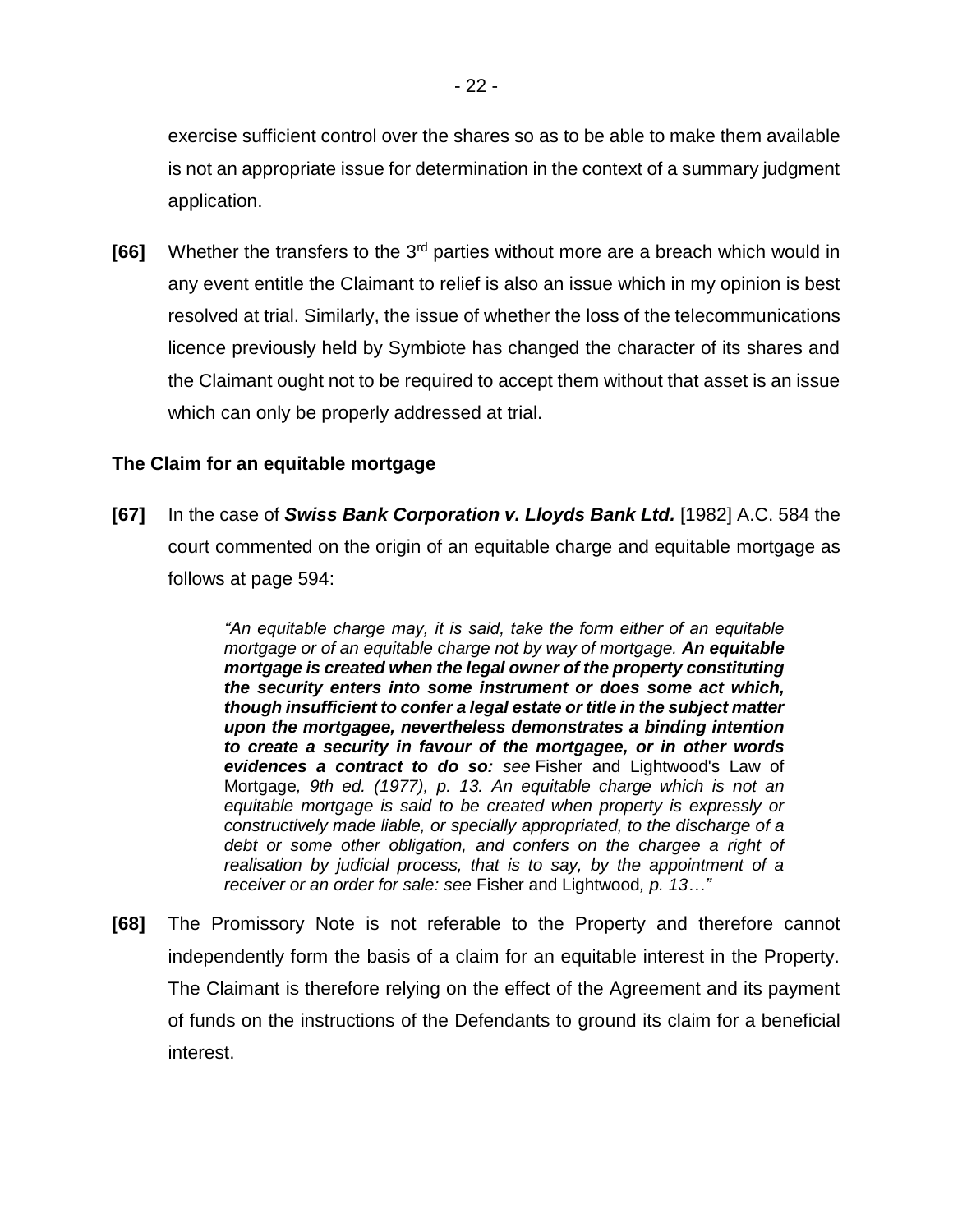- **[69]** However, the Defendants on 30th August 2017 executed a letter in which, for receipt of the sum of JMD \$36 million from the Claimant, authorized the bank to give the Duplicate Certificate of Title in respect of the Property and the Discharge of Mortgage thereto, to Ballantyne, Beswick & Company. The letter further stated that Ballantyne, Beswick & Company shall retain said security and discharge on such terms as contemplated by our agreement.
- **[70]** It is therefore necessary for the Court to determine on what terms was it contemplated by the parties' agreement that the Duplicate Certificate of Title would be retained. The Court will have to decide whether this letter which authorized the handing over of the Duplicate Certificate of Title, and the handing over pursuant thereto, demonstrates a binding intention to create a security in favour of the mortgagee, and which can support the Claimant's assertion that it holds an equitable mortgage over the Property. This will require the global agreement contemplated by the parties since a particular written agreement is not identified. This will involve a partly fact based assessment which is suitable for the trial process. The implication of this finding for the Defendants is that the Court dismisses their application for the return of the Duplicate Certificate of Title because the Court cannot resolve the entitlement of the Defendants to the title at this stage.
- **[71]** Having regard to my earlier findings some matters are best suited for a trial. I have already identified examples of issues for the Court's determination which ought to be left to the trial of the Claim, and accordingly the list provided below is not intended to be exhaustive but includes:
	- *1. Who are the parties to the Agreement and what were their respective obligations thereunder;*
	- *2. Whether "the Companies" failed due diligence, as determined solely by an independent auditor or financial analysist appointed by Skyrock pursuant to paragraph 15 of the Agreement.*
	- *3. Whether any failure in the due diligence process pursuant to the Agreement is attributable to the Defendants;*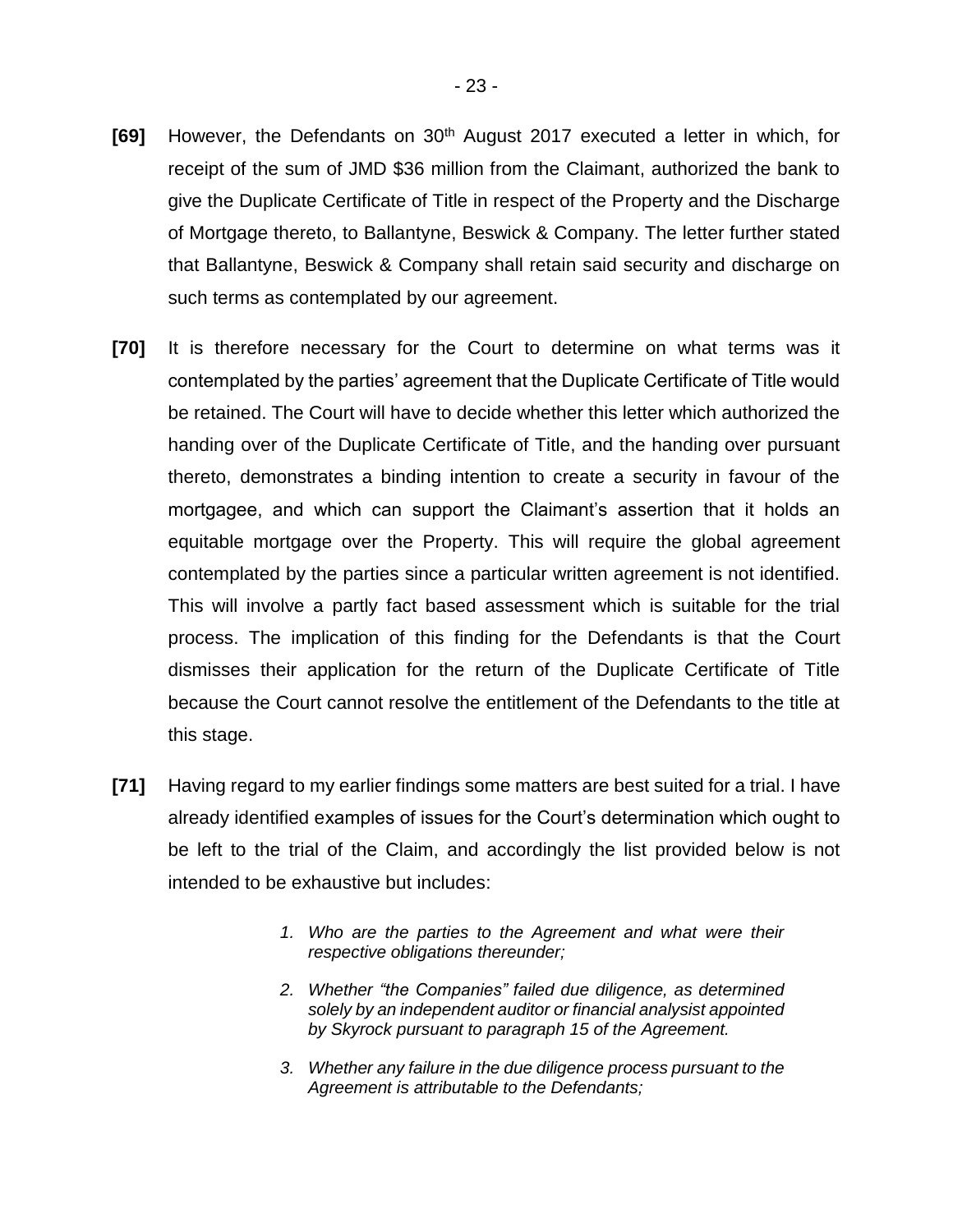- *4. Whether the payment of the sum of \$38,500,000.00 by the Claimant was an investment made in furtherance of the Agreement which has been converted to an equitable mortgage*
- *5. Whether the Claimant was at liberty to and did convert "any monies invested as a debenture on the company and whether the Defendants are jointly and severally liable pursuant to paragraph 16 of the Agreement;*
- *6. The effect of the provisions in paragraph 16 that Skyrock will settle the Mortgage on the Property in exchange for the release of the Title to Skyrock and that Skyrock will, inter alia, hold the title pending repayment by Minett Lawrence from the proceeds of sale and Skyrock will also be at liberty to register a caveat for its equitable interest and register a mortgage on the said title for the \$38,500,000 at an interest rate of 19% per annum.*
- **[72]** The Claimant is relying on the Privy Council case of *Sagicor v Taylor-Wright* [2018] UKPC 12, at paragraph 17 of the judgment the Court made the following observations:

*17. There will in almost all cases be disputes about the underlying facts, some of which may only be capable of resolution at trial, by the forensic processes of the examination and cross-examination of witnesses, and oral argument thereon. But a trial of those issues is only necessary if their outcome affects the claimant's entitlement to the relief sought. If it does not, then a trial of those issues will generally be nothing more than an unnecessary waste of time and expense.*

- **[73]** In the *Sagicor v Taylor-Wright* case, the bank had extended a demand loan to Mrs Taylor-Wright. The learned judge at first instance Sykes J (as he then was) concluded that the bank's entitlement to the amount claimed by way of principal and interest was not limited to its claim on the promissory note which Mrs Taylor Wright had executed. As a consequence, her challenge to the promissory note as being a forgery did not prevent the bank for obtaining summary judgment based on her admission that she had borrowed money from the bank. The Privy Council accepted Sykes J's conclusion as correct, preferring it to the opinion of the Court of Appeal that the Bank's claim was based entirely on the promissory note.
- **[74]** The observations of the Privy Council in *Sagicor v Taylor-Wright* (supra) at paragraphs 21 and 26 also provide useful guidance: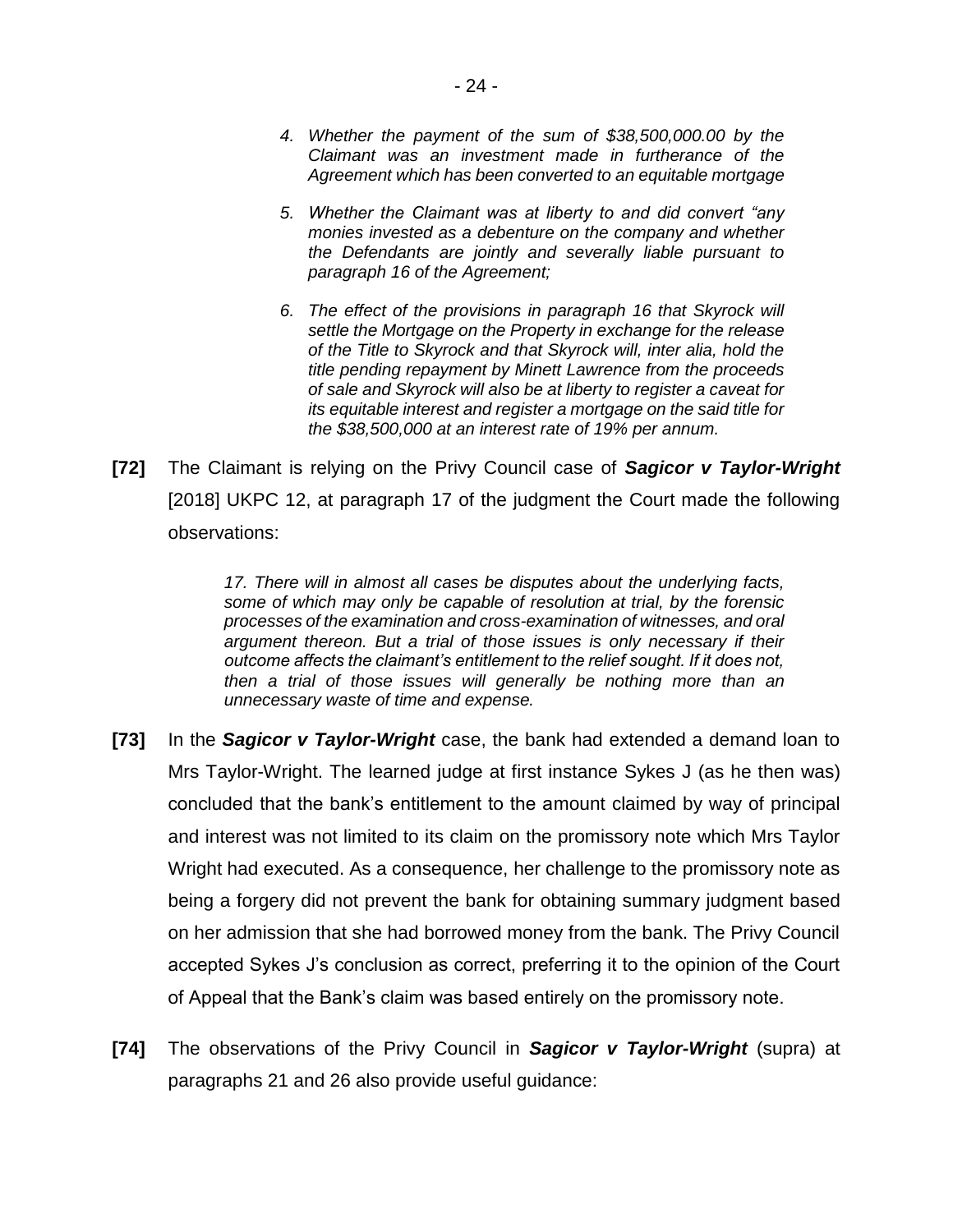*"21. The Board considers it axiomatic that, if a pleaded claim is met with a defence (whether pleaded or deployed in evidence) on a summary judgment application which, if true, would still entitle the claimant to the relief sought, then generally there cannot be a need for a trial. If the pleaded claim justifies granting the relief sought then, if the claimant proves that claim, it will succeed. If the alleged defence also justifies the relief sought, then the claimant will succeed even though the defendant proves the facts alleged in her defence. In either case, the defendant will have no real prospect of successfully defending the claim, within the meaning of Part 15.2(b).*

*26. In the Board's opinion however, the claim as it was pleaded at the time of the hearing before the judge was not solely limited to the Note, even if that is how it might be described if regard is had purely to the Particulars of Claim on their own. The Claim Form which, by Part 8.9(1), is a document to which recourse may be had for this purpose, describes the claim as being for repayment of the unpaid balance of a Demand Loan made by way of extended credit facilities by the Bank at the defendant's request. Furthermore, the Reply (which the Court of Appeal, correctly in the Board's view, added as a document to which recourse may be had for this purpose) plainly adopted Ms Taylor-Wright's admission that she had borrowed the money from the Bank, and adopted both the mortgages, each of which contained an express covenant by her to repay the loan. The Bank's pleaded case was not therefore, limited to a claim upon the Note, but included a claim to the repayment of a bank loan in respect of which both principal and interest were outstanding."*

- **[75]** The Claimant also relies on the case of *National Commercial Bank Jamaica Limited v Humphrey Lee Macpherson* [2016] JMCC COMM 3 in which the claim was for recovery of a loan and the Defendant sought to rely on the fact that the promissory note was not signed. Batts J held that this was not a defence to the claim for repayment of sums borrowed.
- **[76]** The case before this court is easily distinguishable from *Sagicor v Taylor Wright* and *National Commercial Bank Jamaica Limited v Humphrey Lee Macpherson* (supra). I have already noted and I repeat for emphasis that whereas in the Claim Form originally filed in the case before this Court, the claim was based solely on the Promissory Note. By the Amended Claim Form and Amended Particulars of Claim, the ambit of the Claim is now for money due under the Agreement "*supported by the Promissory Note*".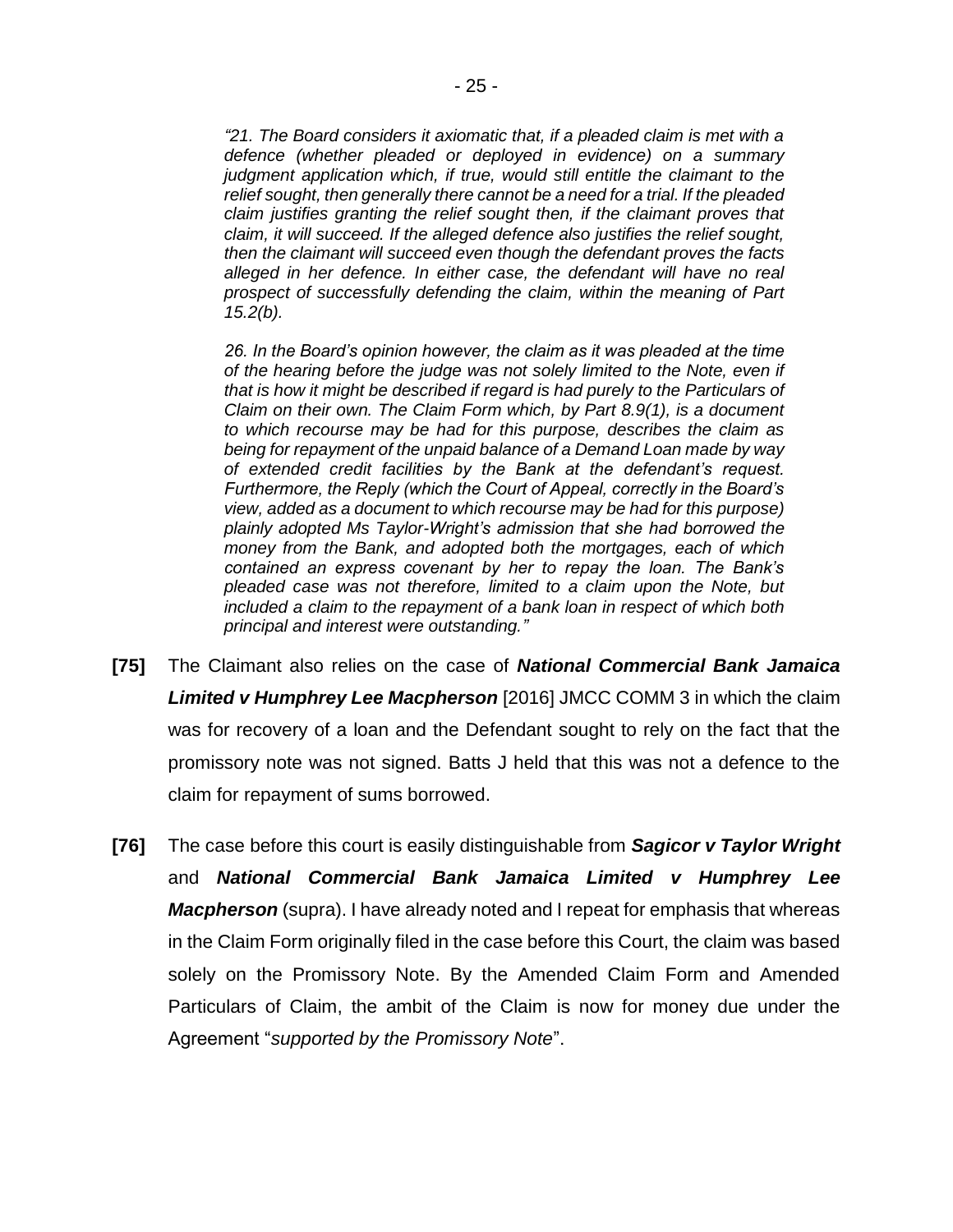**[77]** The Defendants assert that the amount of J\$38,500,000.00 was not a loan and that the execution of the Share Purchase Agreement has made the Promissory Note unenforceable in accordance with its terms. These facts which fall for resolution in the case before me are therefore distinguishable from those in *Sagicor v Taylor-Wright* because in the instant case there is no admission on the Defendants' Statement of Case which is sufficient to ground and justify the relief of summary judgment which the Claimant seeks. It is distinguishable from *National Commercial Bank Jamaica Limited* **v** *Humphrey Lee McPherson* in that the Defendants in the case before this Court are not simply challenging the promissory note. They are going further to challenge the allegation that they have breached the Agreement. The fundamental distinction is that the Defendants are challenging the entitlement of the Claimant to recover the funds by virtue of an alleged breach of the agreement by them. This I find is a triable issue which cannot be resolved on a summary judgment application.

## **Conclusion and disposition**

- **[78]** I have identified a number of issues which in my view are inappropriate for determination in the context of a summary judgment hearing. I have concluded that the Claimant has failed to establish that the Defendants do not have a real prospect of success on their Defence. Accordingly, I am of the firm opinion that the Claimant's Notice of Application filed on 22<sup>nd</sup> January 2019 must be refused in keeping with the guidance offered by cases such as *Swain v Hillman.*
- **[79]** For the reasons contained herein I make the following Orders:
	- 1. The Defendants' Notice of Application filed 13<sup>th</sup> November 2020 for a stay of proceedings and return of the duplicate certificate of title for the property registered at Volume 1355 Folio 834 of the Register Book of Titles is refused.